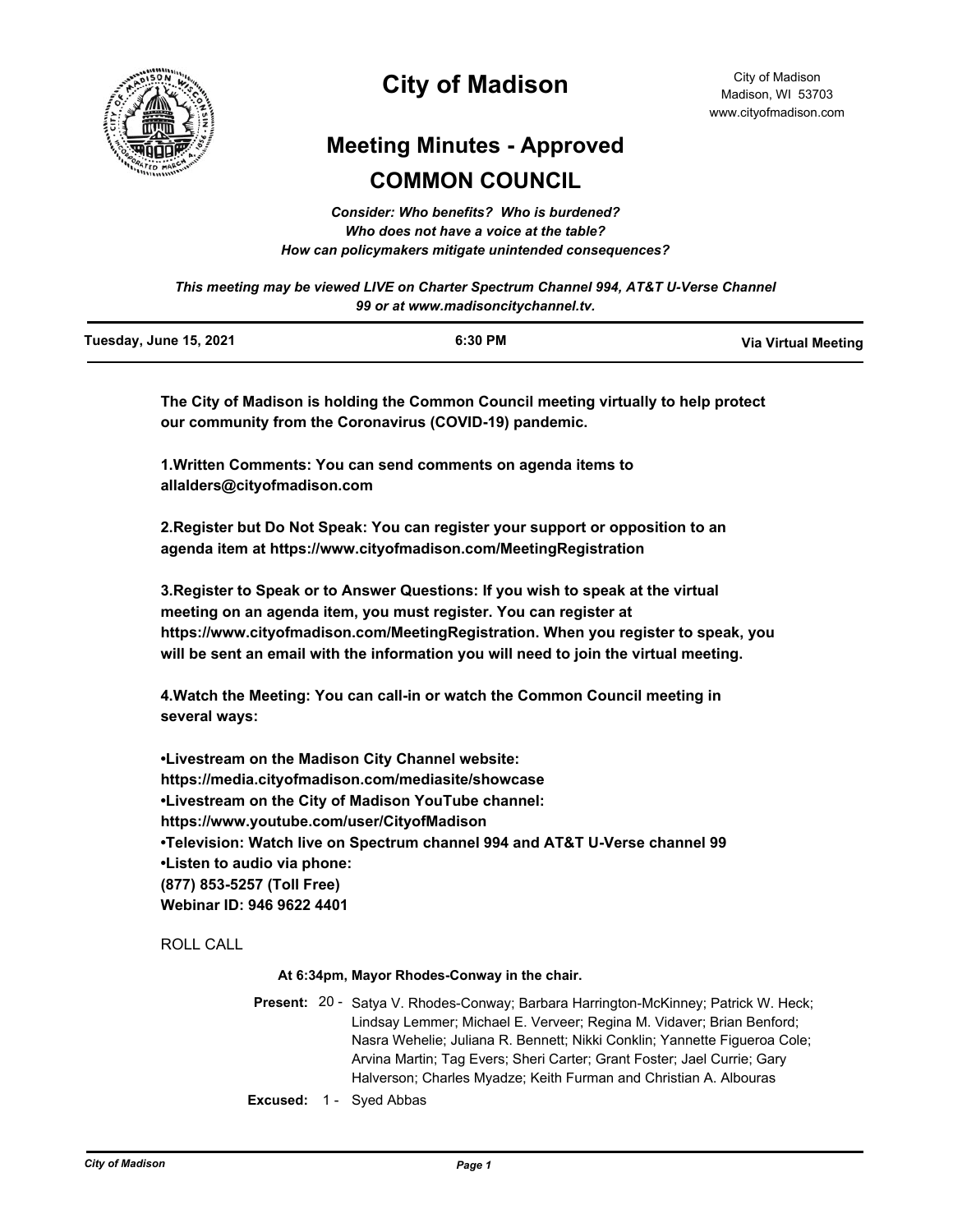### **SPEAKING GUIDELINES**

**Speaking Limits: Public Hearing - 5 Minutes, Information Hearing - 5 Minutes, Other Items - 3 minutes.**

**You must register before your item is considered by the Council.**

**The use of audible cell phone ringers and active use and response to cellular phone technology by the governing body, staff and members of the public is discouraged in the Council Chambers while the Council is in session.**

### **NOTIFIED ABSENCES: ABBAS**

### **OPENING REMARKS**

## **SUSPENSION OF RULES**

Suspend Rules 2.04 (order of business), 2.05 (introduction of business), 2.24 (ordinances), and 2.25 (resolutions) for items so designated on the agenda.

> **A motion was made by Martin, seconded by Carter, to Suspend the Rules. The motion passed by voice vote/other.**

### **HONORING RESOLUTIONS**

**1. [65881](http://madison.legistar.com/gateway.aspx?m=l&id=/matter.aspx?key=77072)** Recognizing the inaugural Civic Season from June 19th to July 4th, 2021.

*Sponsors:* Satya V. Rhodes-Conway, Syed Abbas, Arvina Martin, Keith Furman, Lindsay Lemmer, Brian Benford, Yannette Figueroa Cole, Patrick W. Heck, Regina M. Vidaver, Sheri Carter, Michael E. Verveer, Barbara Harrington-McKinney, Grant Foster, Charles Myadze and Jael Currie

**A motion was made by Currie, seconded by Martin, to Adopt Under Suspension of Rules 2.04, 2.05, 2.24, and 2.25. The motion passed by voice vote/other.**

**2. [65885](http://madison.legistar.com/gateway.aspx?m=l&id=/matter.aspx?key=77076)** Proclaiming June 18-25, 2021, as Madison Days of Reflection

*Sponsors:* Barbara Harrington-McKinney, Satya V. Rhodes-Conway, Syed Abbas, Arvina Martin, Christian A. Albouras, Brian Benford, Juliana R. Bennett, Sheri Carter, Nikki Conklin, Jael Currie, Tag Evers, Yannette Figueroa Cole, Grant Foster, Keith Furman, Gary Halverson, Patrick W. Heck, Lindsay Lemmer, Charles Myadze, Michael E. Verveer, Regina M. Vidaver and Nasra Wehelie

**A motion was made by Wehelie, seconded by Martin, to Adopt Under Suspension of Rules 2.04, 2.05, 2.24, and 2.25. The motion passed by voice vote/other.**

**There were 2 registrants in support.**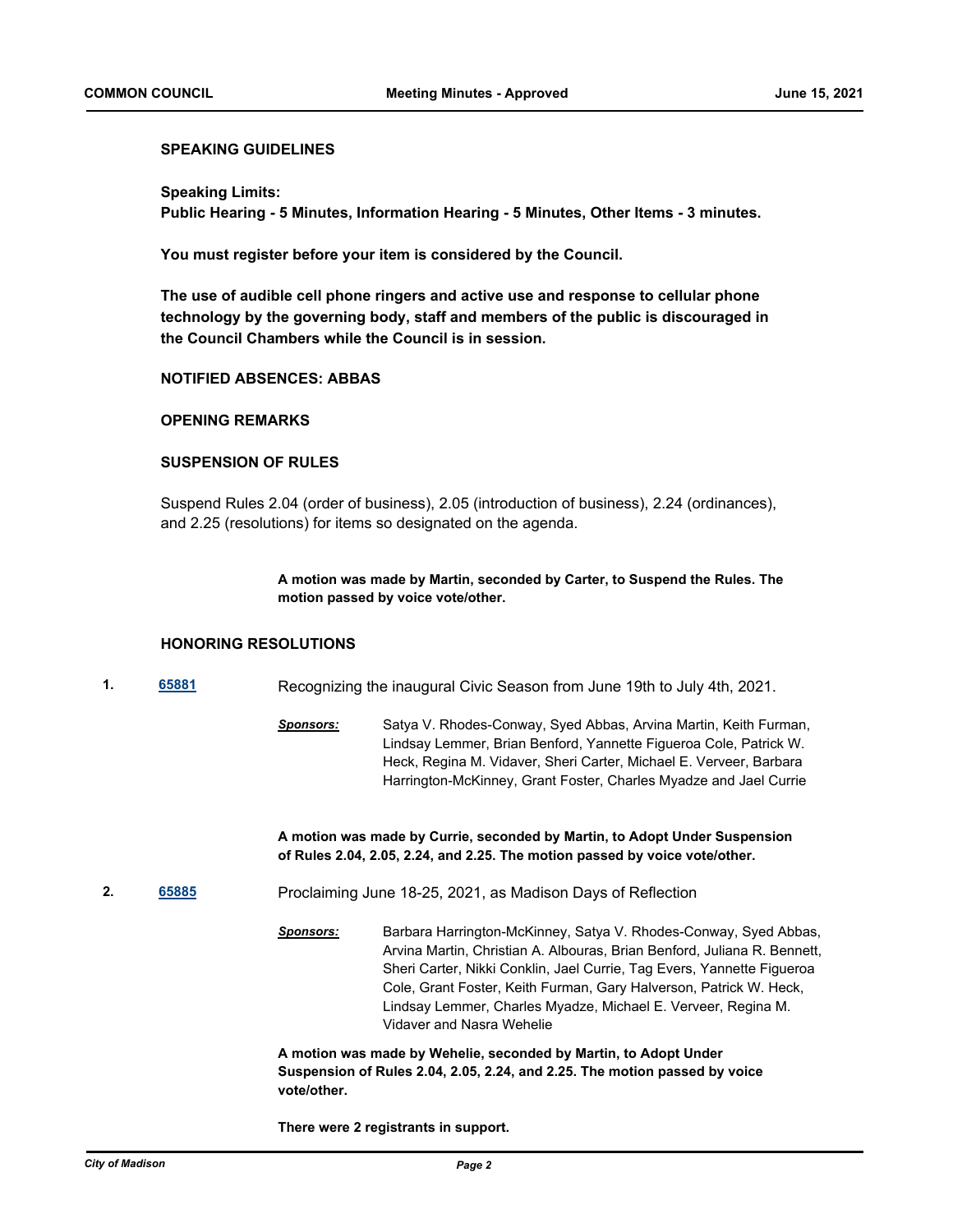| 3. | 65887 |                                 | Recognizing June 19, 2021, as Juneteenth in the City of Madison                                                                                                                                                                                                                                                                                                                            |
|----|-------|---------------------------------|--------------------------------------------------------------------------------------------------------------------------------------------------------------------------------------------------------------------------------------------------------------------------------------------------------------------------------------------------------------------------------------------|
|    |       | <b>Sponsors:</b>                | Sheri Carter, Barbara Harrington-McKinney, Satya V. Rhodes-Conway,<br>Syed Abbas, Arvina Martin, Christian A. Albouras, Brian Benford,<br>Juliana R. Bennett, Nikki Conklin, Jael Currie, Tag Evers, Yannette<br>Figueroa Cole, Grant Foster, Keith Furman, Gary Halverson, Patrick<br>W. Heck, Lindsay Lemmer, Charles Myadze, Michael E. Verveer,<br>Regina M. Vidaver and Nasra Wehelie |
|    |       | voice vote/other.               | A motion was made by Carter, seconded by Harrington-McKinney, to Adopt<br>Under Suspension of Rules 2.04, 2.05, 2.24, and 2.25. The motion passed by                                                                                                                                                                                                                                       |
| 4. | 65909 | <b>Adult Employment Manager</b> | Honoring John Wroten for his Work as the Common Wealth Development                                                                                                                                                                                                                                                                                                                         |
|    |       | <b>Sponsors:</b>                | Barbara Harrington-McKinney, Satya V. Rhodes-Conway, Syed Abbas,<br>Arvina Martin, Christian A. Albouras, Brian Benford, Juliana R. Bennett,<br>Sheri Carter, Nikki Conklin, Jael Currie, Tag Evers, Yannette Figueroa<br>Cole, Grant Foster, Keith Furman, Gary Halverson, Patrick W. Heck,<br>Lindsay Lemmer, Charles Myadze, Michael E. Verveer, Regina M.<br>Vidaver and Nasra Wehelie |
|    |       | vote/other.                     | A motion was made by Albouras, seconded by Martin, to Adopt Under<br>Suspension of Rules 2.04, 2.05, 2.24, and 2.25. The motion passed by voice                                                                                                                                                                                                                                            |
|    |       |                                 | There was 1 registrant in support.                                                                                                                                                                                                                                                                                                                                                         |
| 5. | 65913 |                                 | Recognizing June as National Alzheimer's and Brain Awareness Month and<br>June 20, 2021, as The Longest Day                                                                                                                                                                                                                                                                                |
|    |       | <u>Sponsors:</u>                | Barbara Harrington-McKinney, Satya V. Rhodes-Conway, Syed Abbas,<br>Arvina Martin, Christian A. Albouras, Brian Benford, Juliana R. Bennett,<br>Sheri Carter, Nikki Conklin, Jael Currie, Tag Evers, Yannette Figueroa<br>Cole, Grant Foster, Keith Furman, Gary Halverson, Patrick W. Heck,<br>Lindsay Lemmer, Charles Myadze, Michael E. Verveer, Regina M.<br>Vidaver and Nasra Wehelie |
|    |       | voice vote/other.               | A motion was made by Harrington-McKinney, seconded by Martin, to Adopt<br>Under Suspension of Rules 2.04, 2.05, 2.24, and 2.25. The motion passed by                                                                                                                                                                                                                                       |
|    |       |                                 | There were 2 registrants in support.                                                                                                                                                                                                                                                                                                                                                       |

# **PETITIONS AND COMMUNICATIONS**

# **PETITIONS**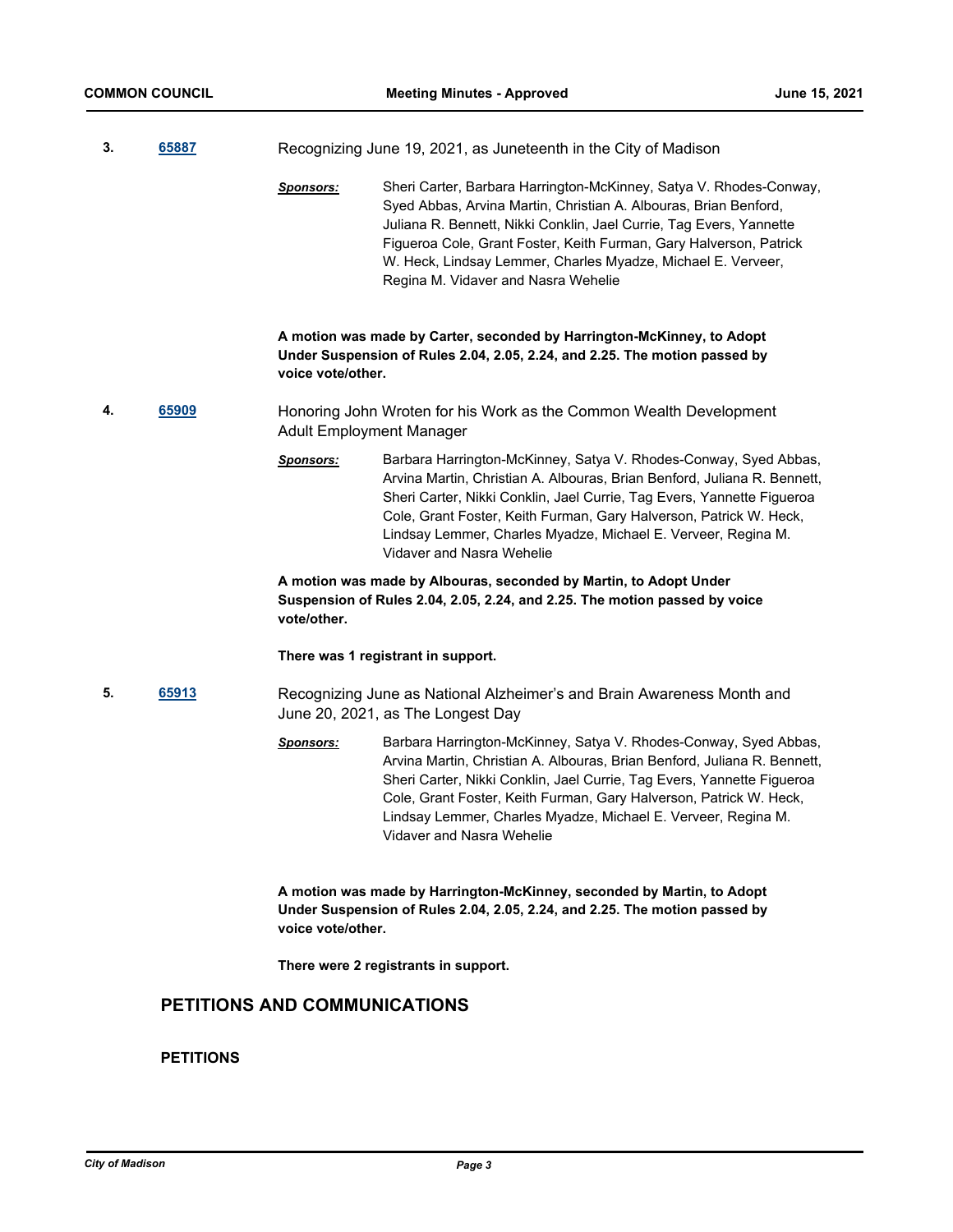**6. [65708](http://madison.legistar.com/gateway.aspx?m=l&id=/matter.aspx?key=76912)** Petition received in the Madison City Clerk's Office on May 27, 2021 from Simply Homes LLC and the Town of Burke, regarding the attachment of rights of way adjacent to 754-904 Felland Road from the Town of Burke to the City of Madison.

Accept 7/6/2021

**A motion was made by Martin, seconded by Carter, to Refer to a future Meeting to Accept to the COMMON COUNCIL. The motion passed by voice vote/other.**

### **EARLY PUBLIC COMMENT**

**7. [64319](http://madison.legistar.com/gateway.aspx?m=l&id=/matter.aspx?key=74665)** Early Public Comment

# **SPECIAL ORDER OF BUSINESS AT 6:45 PM**

## **PRESENTATION OF CONSENT AGENDA**

At this time, a consent agenda will be moved with the recommended action listed for each item EXCEPT:

1) items which have registrants wishing to speak. 2) items which require an extraordinary (roll call) vote and are not included on the consent agenda by unanimous consent. 3) items which alderperson(s) have separated out for discussion/debate purposes.

# **PUBLIC HEARINGS - BEGIN AT 6:45 PM**

### **REPORT OF ALCOHOL LICENSE REVIEW COMMITTEE**

**8. [65722](http://madison.legistar.com/gateway.aspx?m=l&id=/matter.aspx?key=76926)** Public Hearing - New License Takarajima LLC • dba Takarajima Sushi 4674 Cottage Grove Rd • Agent: Jeannie Ni • Estimated Capacity: 30 Class B Beer, Class C Wine • 2% alcohol, 98% food Aldermanic District 3 (Alder Lemmer) • Police Sector 611

> **A motion was made by Martin, seconded by Carter, to Grant and Close the Public Hearing. The motion passed by voice vote/other.**

### **REPORT OF PLAN COMMISSION**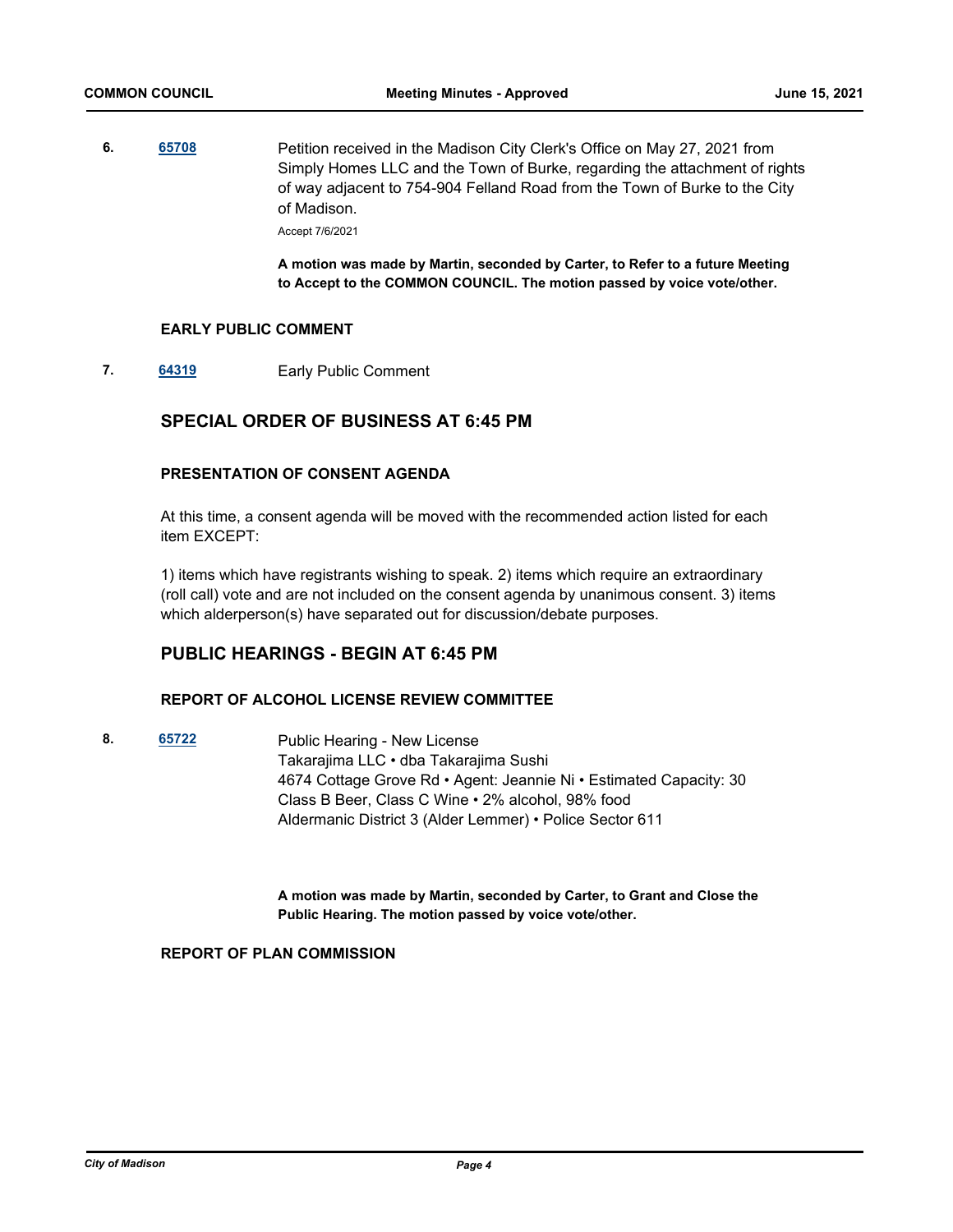| 9. | 65511 | Creating Section 28.022-00499 of the Madison General Ordinances to amend |
|----|-------|--------------------------------------------------------------------------|
|    |       | a Planned Development District to approve an Amended General             |
|    |       | Development Plan on property located at 6321 Town Center Drive, 3rd      |
|    |       | Aldermanic District, and creating Section 28.022-00500 of the Madison    |
|    |       | General Ordinances to approve a Specific Implementation Plan.            |
|    |       |                                                                          |

*Sponsors:* Planning Division

**A motion was made by Martin, seconded by Carter, to Adopt with Conditions and Close the Public Hearing. The motion passed by voice vote/other.**

**There was 1 registrant in support.**

**10. [65512](http://madison.legistar.com/gateway.aspx?m=l&id=/matter.aspx?key=76732)** Creating Section 28.022 - 00501 of the Madison General Ordinances to change the zoning of property located at 621 Pioneer Road, 9th Aldermanic District, from Temp. A (Temporary Agricultural) to TR-C3 (Traditional Residential-Consistent 3) District.

*Sponsors:* Planning Division

**A motion was made by Martin, seconded by Carter, to Adopt with Conditions and Close the Public Hearing. The motion passed by voice vote/other.**

#### **There were 2 registrants in support.**

- **11. [65514](http://madison.legistar.com/gateway.aspx?m=l&id=/matter.aspx?key=76734)** Creating Section 28.022 00502 of the Madison General Ordinances to amend a Planned Development District at properties located at 3 Point Place and 581 D'Onofrio Drive, 9th Aldermanic District, amending the General Development Plan, and creating Section 28.022 - 00503 to approve a Specific Implementation Plan.
	- *Sponsors:* Planning Division

**A motion was made by Martin, seconded by Carter, to Adopt with Conditions and Close the Public Hearing. The motion passed by voice vote/other.**

### **END OF PUBLIC HEARINGS**

### **BUSINESS PRESENTED BY THE MAYOR**

**12. [65915](http://madison.legistar.com/gateway.aspx?m=l&id=/matter.aspx?key=77104)** Report of the Mayor submitting alder committee appointments.

**A motion was made by Martin, seconded by Carter, to Confirm. The motion passed by voice vote/other.**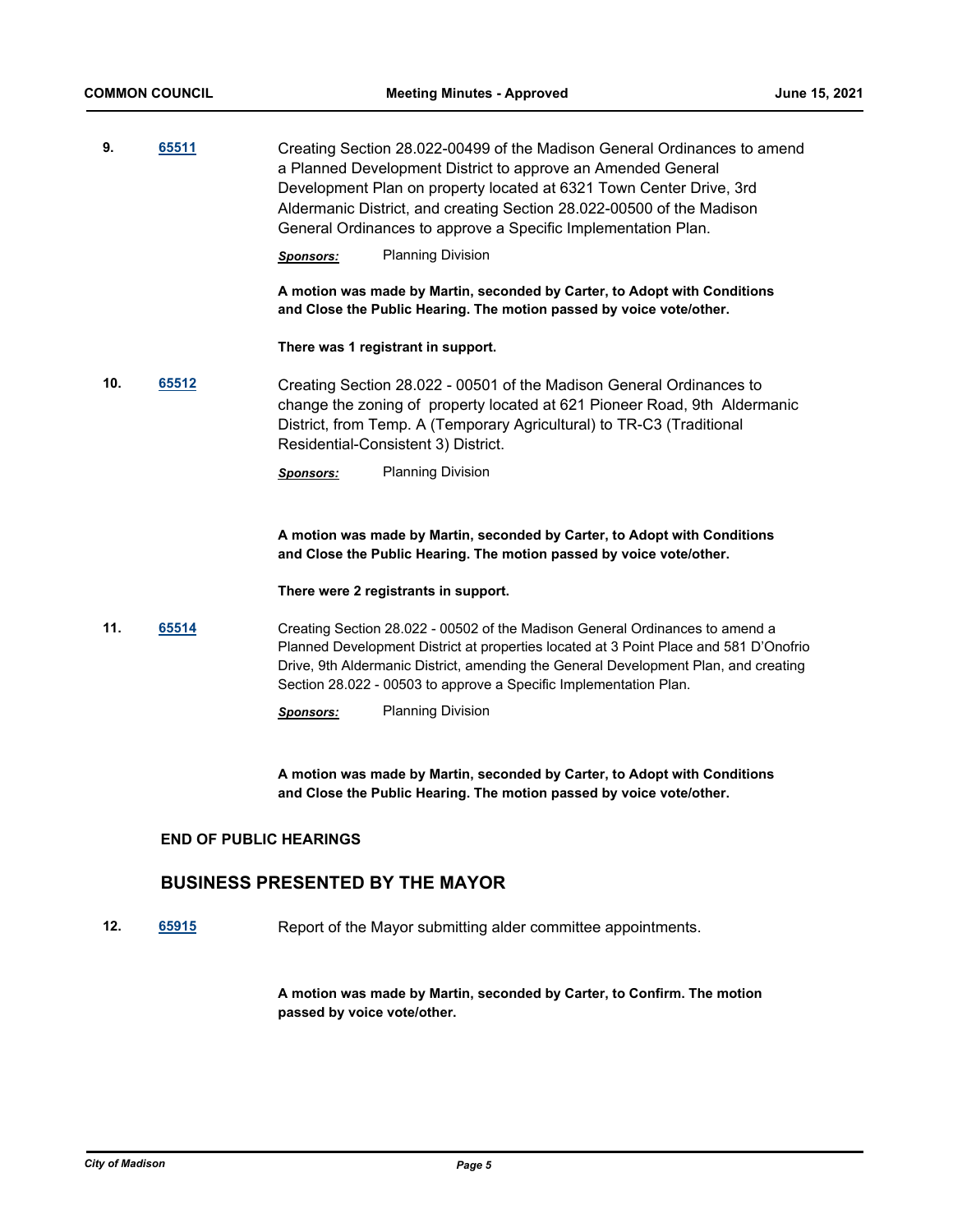**13. [65916](http://madison.legistar.com/gateway.aspx?m=l&id=/matter.aspx?key=77105)** Report of the Mayor submitting resident committee appointments (introduction 6-15-2021; action 7-6-2021). Confirm 7/6/2021

> **A motion was made by Martin, seconded by Carter, to Refer to a future Meeting to Confirm to the COMMON COUNCIL. The motion passed by voice vote/other.**

# **REPORTS OF OFFICERS**

### **REPORT OF ALCOHOL LICENSE REVIEW COMMITTEE**

**14. [65723](http://madison.legistar.com/gateway.aspx?m=l&id=/matter.aspx?key=76927)** 21+ Entertainment License Jordan's Big Ten Inc • dba Jordan's Big 10 Pub • Capacity: 300 1330 Regent St • Agent: Kelly Jordan Class B Combination Liquor & Beer • 41% alcohol, 58% food, 1% other Aldermanic District 8 (Alder Bennett) • Police Sector 202

> **A motion was made by Martin, seconded by Carter, to Grant. The motion passed by voice vote/other.**

### **REPORT OF BOARD OF PUBLIC WORKS**

**15. [65576](http://madison.legistar.com/gateway.aspx?m=l&id=/matter.aspx?key=76780)** Awarding Public Works Contract No. 8613, Sycamore Park Parking Lot Repavement. (15th AD)

*Sponsors:* BOARD OF PUBLIC WORKS

**A motion was made by Martin, seconded by Carter, to Adopt Under Suspension of Rules 2.04, 2.05, 2.24, and 2.25. The motion passed by voice vote/other.**

**16. [65640](http://madison.legistar.com/gateway.aspx?m=l&id=/matter.aspx?key=76844)** Awarding Public Works Contract No. 8564, Felland Road & Tranquility Trail Roundabout Assessment District - 2021. (17th AD)

*Sponsors:* BOARD OF PUBLIC WORKS

**A motion was made by Martin, seconded by Carter, to Adopt Under Suspension of Rules 2.04, 2.05, 2.24, and 2.25. The motion passed by voice vote/other.**

**17. [65642](http://madison.legistar.com/gateway.aspx?m=l&id=/matter.aspx?key=76846)** Awarding Public Works Contract No. 8584, North Park Street Sidewalk and Terrace Assessment District - 2021 and State Street Sidewalk Repair. (2nd, 4th, and 8th AD)

*Sponsors:* BOARD OF PUBLIC WORKS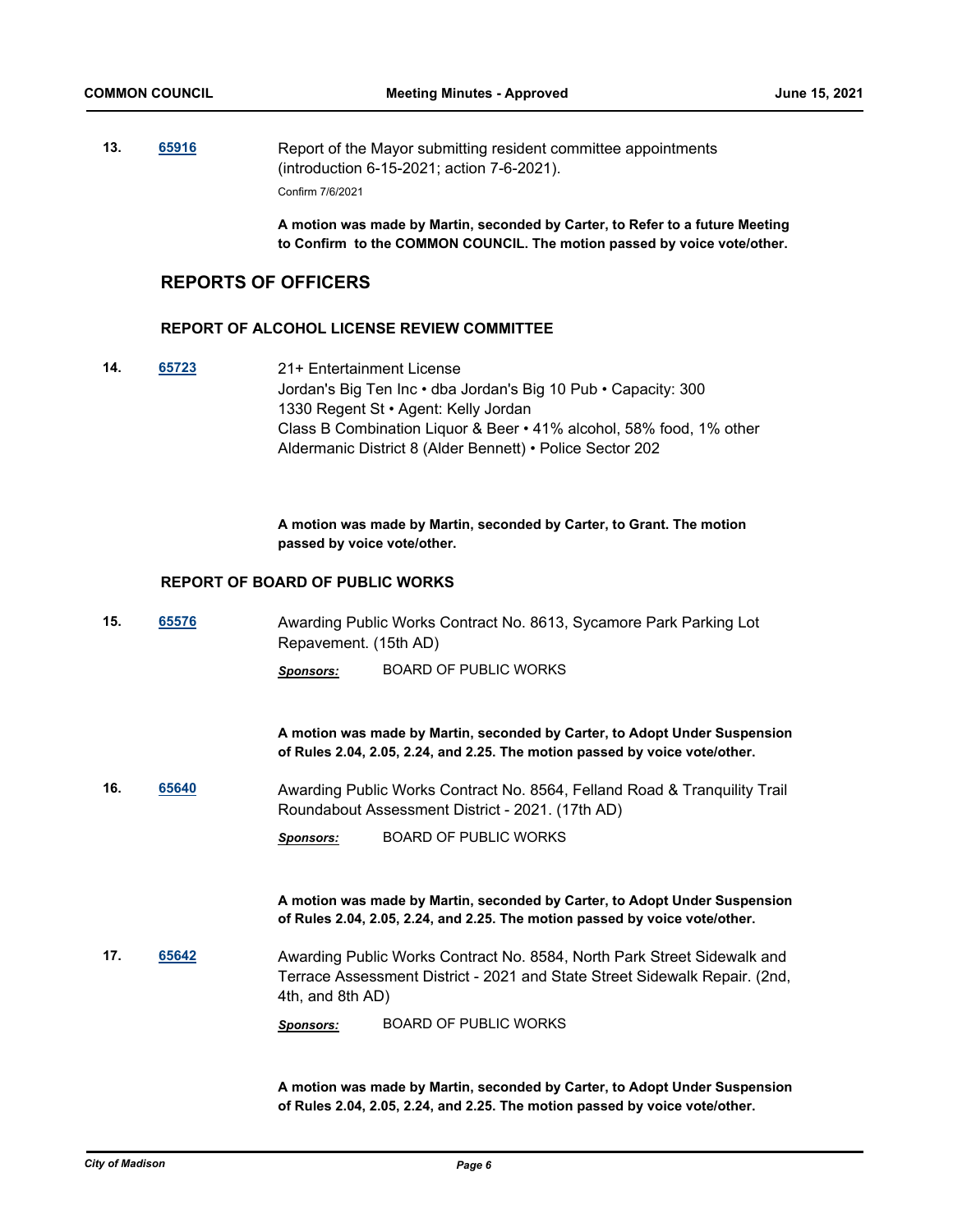| 18. | 65646 | Awarding Public Works Contract No. 8981, Madison Metro Transit Phase 3A -<br>Maintenance and Driver Facility Improvements. (6th AD)                               |  |
|-----|-------|-------------------------------------------------------------------------------------------------------------------------------------------------------------------|--|
|     |       | <b>BOARD OF PUBLIC WORKS</b><br><b>Sponsors:</b>                                                                                                                  |  |
|     |       | A motion was made by Martin, seconded by Carter, to Adopt Under Suspension<br>of Rules 2.04, 2.05, 2.24, and 2.25. The motion passed by voice vote/other.         |  |
| 19. | 65648 | Accepting the 2020 Compliance Maintenance Annual Report (CMAR) of the<br>City Engineer for Operation and Maintenance of the Madison Sewer Utility.<br>(City Wide) |  |
|     |       | <b>Grant Foster</b><br><u>Sponsors:</u>                                                                                                                           |  |
|     |       | A motion was made by Martin, seconded by Carter, to Adopt Under Suspension<br>of Rules 2.04, 2.05, 2.24, and 2.25. The motion passed by voice vote/other.         |  |
| 20. | 65664 | Accepting street improvements constructed by Private Contract in 6918<br>Seybold Road CSM, Private Contract No. 8233. (19th AD)                                   |  |
|     |       | <b>BOARD OF PUBLIC WORKS</b><br><b>Sponsors:</b>                                                                                                                  |  |
|     |       | A motion was made by Martin, seconded by Carter, to Adopt Under Suspension<br>of Rules 2.04, 2.05, 2.24, and 2.25. The motion passed by voice vote/other.         |  |
| 21. | 65665 | Approving Addendum No. 2 Western Addition to 1000 Oaks - Phase 1,<br>Contract No. 8405. (9th AD)                                                                  |  |
|     |       | <b>BOARD OF PUBLIC WORKS</b><br><b>Sponsors:</b>                                                                                                                  |  |
|     |       | A motion was made by Martin, seconded by Carter, to Adopt Under Suspension<br>of Rules 2.04, 2.05, 2.24, and 2.25. The motion passed by voice vote/other.         |  |
| 22. | 65666 | Approving Addendum No. 1 Western Addition to 1000 Oaks - Surface Paving,<br>Contract No. 8475. (9th AD)                                                           |  |
|     |       | <b>BOARD OF PUBLIC WORKS</b><br><b>Sponsors:</b>                                                                                                                  |  |
|     |       |                                                                                                                                                                   |  |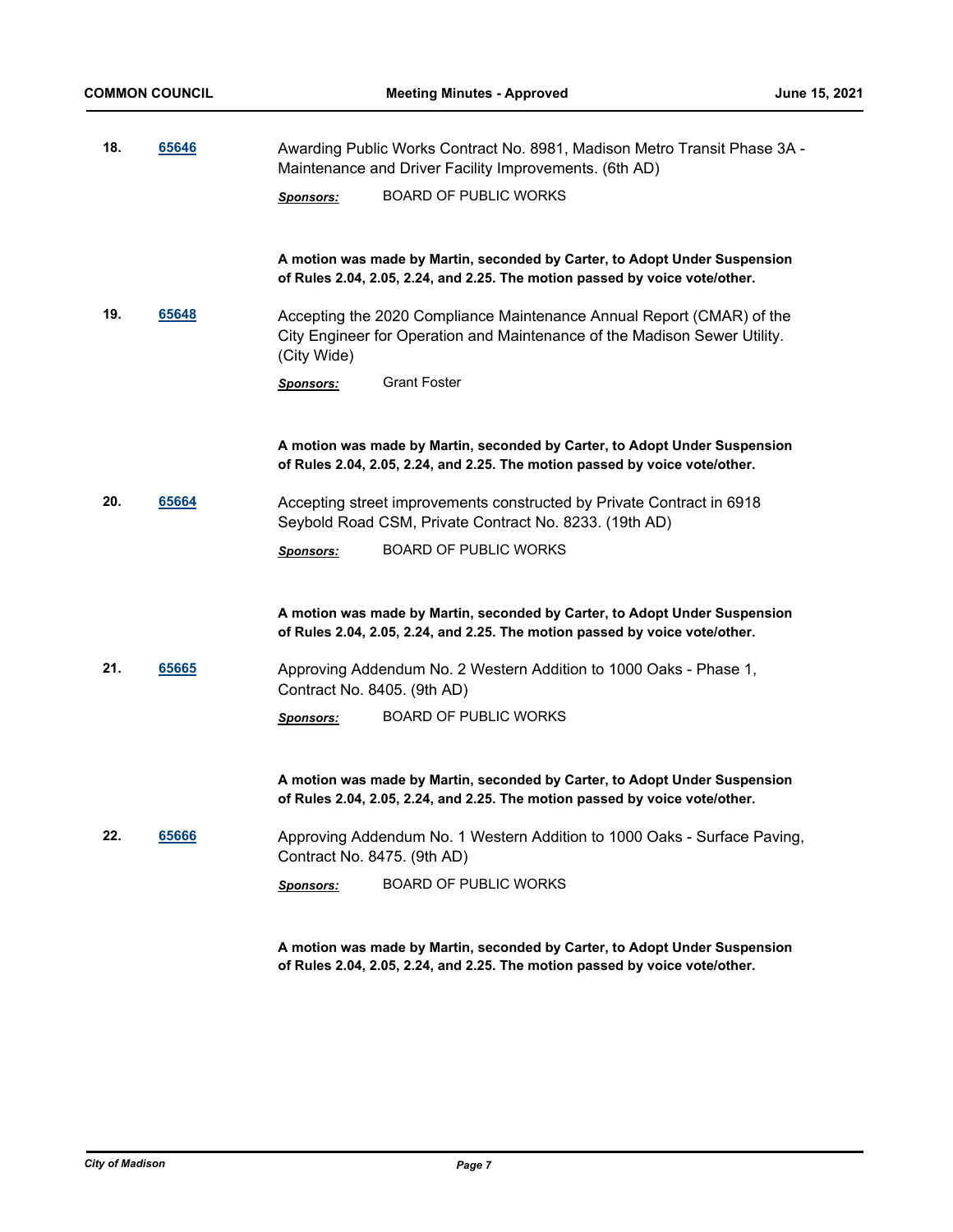| 23. | 65667 | Approving plans and specifications for public improvements required to serve<br>Phase 6 of the Subdivision known as Acacia Ridge and authorizing<br>construction to be undertaken by the Developer, Private Contract No. 9040.<br>(9th AD)                                         |  |
|-----|-------|------------------------------------------------------------------------------------------------------------------------------------------------------------------------------------------------------------------------------------------------------------------------------------|--|
|     |       | <b>BOARD OF PUBLIC WORKS</b><br><b>Sponsors:</b>                                                                                                                                                                                                                                   |  |
|     |       | A motion was made by Martin, seconded by Carter, to Adopt Under Suspension                                                                                                                                                                                                         |  |
|     |       | of Rules 2.04, 2.05, 2.24, and 2.25. The motion passed by voice vote/other.                                                                                                                                                                                                        |  |
| 24. | 65669 | Approving plans and specifications for public asphalt surface paving<br>improvements required to serve Phase 6 - Surface Paving of the Subdivision<br>known as Acacia Ridge and authorizing construction to be undertaken by the<br>Developer, Private Contract No. 9041. (9th AD) |  |
|     |       | <b>BOARD OF PUBLIC WORKS</b><br><b>Sponsors:</b>                                                                                                                                                                                                                                   |  |
|     |       |                                                                                                                                                                                                                                                                                    |  |
|     |       | A motion was made by Martin, seconded by Carter, to Adopt Under Suspension<br>of Rules 2.04, 2.05, 2.24, and 2.25. The motion passed by voice vote/other.                                                                                                                          |  |
| 25. | 65670 | Approving plans and specifications and authorizing the Board of Public Works<br>to advertise and receive bids for Solar PV - MPD Training & MPD East. (3rd<br>and 16th ADs)                                                                                                        |  |
|     |       | BOARD OF PUBLIC WORKS and Charles Myadze<br><b>Sponsors:</b>                                                                                                                                                                                                                       |  |
|     |       |                                                                                                                                                                                                                                                                                    |  |
|     |       | A motion was made by Martin, seconded by Carter, to Adopt Under Suspension<br>of Rules 2.04, 2.05, 2.24, and 2.25. The motion passed by voice vote/other.                                                                                                                          |  |
| 26. | 65676 | Approving plans and specifications for public improvements required to serve<br>the Subdivision known as Element District and authorizing construction to be<br>undertaken by the Developer, Private Contract No. 9003. (19th AD)                                                  |  |
|     |       | <b>BOARD OF PUBLIC WORKS</b><br><u>Sponsors:</u>                                                                                                                                                                                                                                   |  |
|     |       | A motion was made by Martin, seconded by Carter, to Adopt Under Suspension<br>of Rules 2.04, 2.05, 2.24, and 2.25. The motion passed by voice vote/other.                                                                                                                          |  |
| 27. | 65677 | Approving plans and specifications for public stormwater management<br>improvements required to serve the Subdivision known as Element District<br>and authorizing construction to be undertaken by the Developer, Private<br>Contract No. 9036. (19th AD)                         |  |
|     |       | <b>BOARD OF PUBLIC WORKS</b><br><b>Sponsors:</b>                                                                                                                                                                                                                                   |  |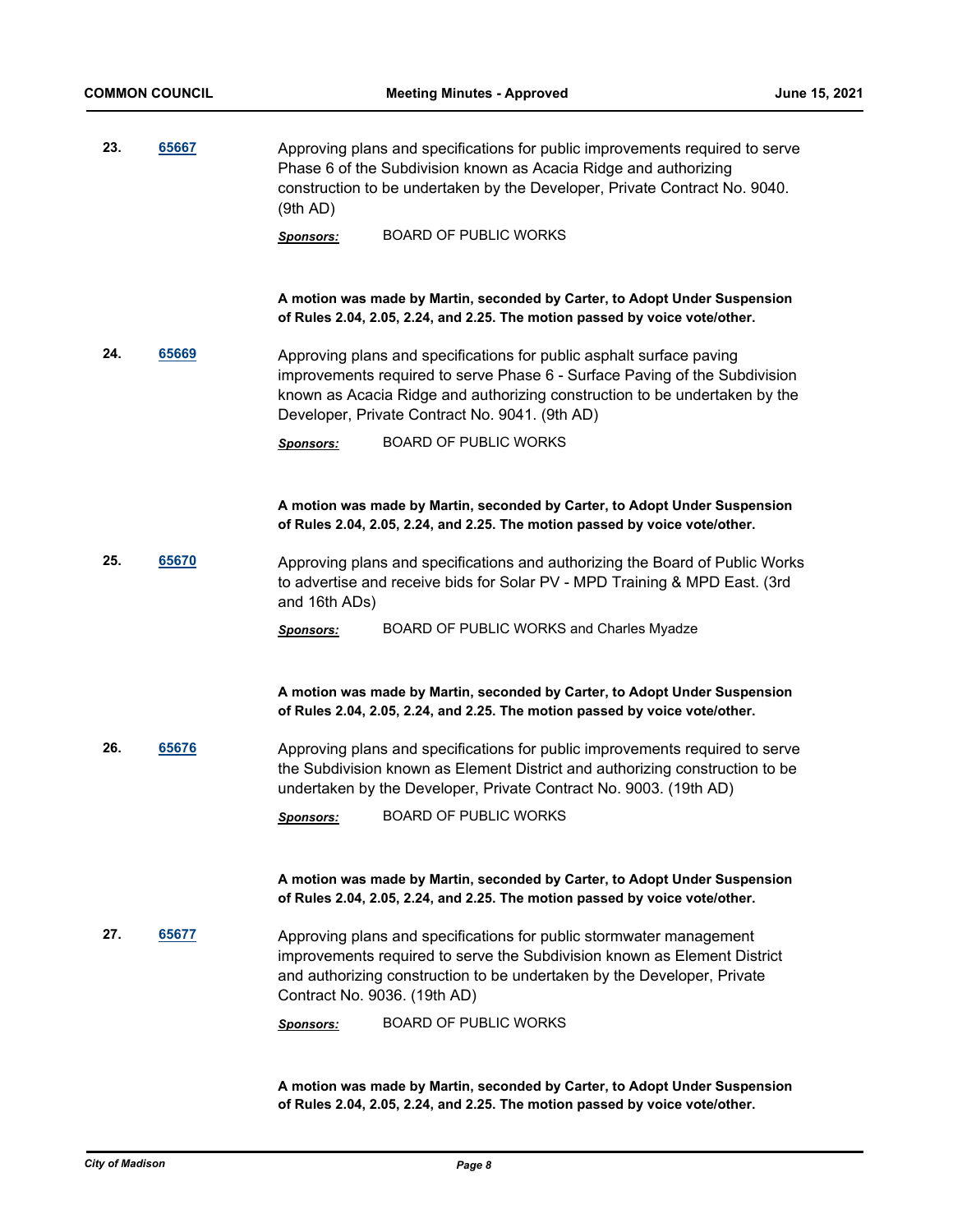**28. [65679](http://madison.legistar.com/gateway.aspx?m=l&id=/matter.aspx?key=76883)** Approving plans and specifications for public surface asphalt improvements required to serve the Subdivision known as Element District and authorizing construction to be undertaken by the Developer, Private Contract No. 9037. (19th AD)

*Sponsors:* BOARD OF PUBLIC WORKS

**A motion was made by Martin, seconded by Carter, to Adopt Under Suspension of Rules 2.04, 2.05, 2.24, and 2.25. The motion passed by voice vote/other.**

**29. [65691](http://madison.legistar.com/gateway.aspx?m=l&id=/matter.aspx?key=76895)** Approving plans and specifications for public improvements required to serve Phase 10 of the Subdivision known as Village at Autumn Lake and authorizing construction to be undertaken by the Developer, Private Contract No. 8489. (17th AD)

*Sponsors:* BOARD OF PUBLIC WORKS

**A motion was made by Martin, seconded by Carter, to Adopt Under Suspension of Rules 2.04, 2.05, 2.24, and 2.25. The motion passed by voice vote/other.**

**30. [65698](http://madison.legistar.com/gateway.aspx?m=l&id=/matter.aspx?key=76902)** Authorizing the Mayor and the City Clerk to execute an Amendment to the contract between Madison and Strand Associates for a time extension for the Blair/John Nolen Intersection Project. (4th & 6th ADs)

*Sponsors:* Michael E. Verveer and Charles Myadze

**A motion was made by Martin, seconded by Carter, to Adopt Under Suspension of Rules 2.04, 2.05, 2.24, and 2.25. The motion passed by voice vote/other.**

**31. [65702](http://madison.legistar.com/gateway.aspx?m=l&id=/matter.aspx?key=76906)** Approving plans and specifications for public improvements required to serve Phase 9 of the Subdivision known as North Addition to Grandview Commons and authorizing construction to be undertaken by the Developer, Private Contract No. 8973. (3rd AD)

*Sponsors:* BOARD OF PUBLIC WORKS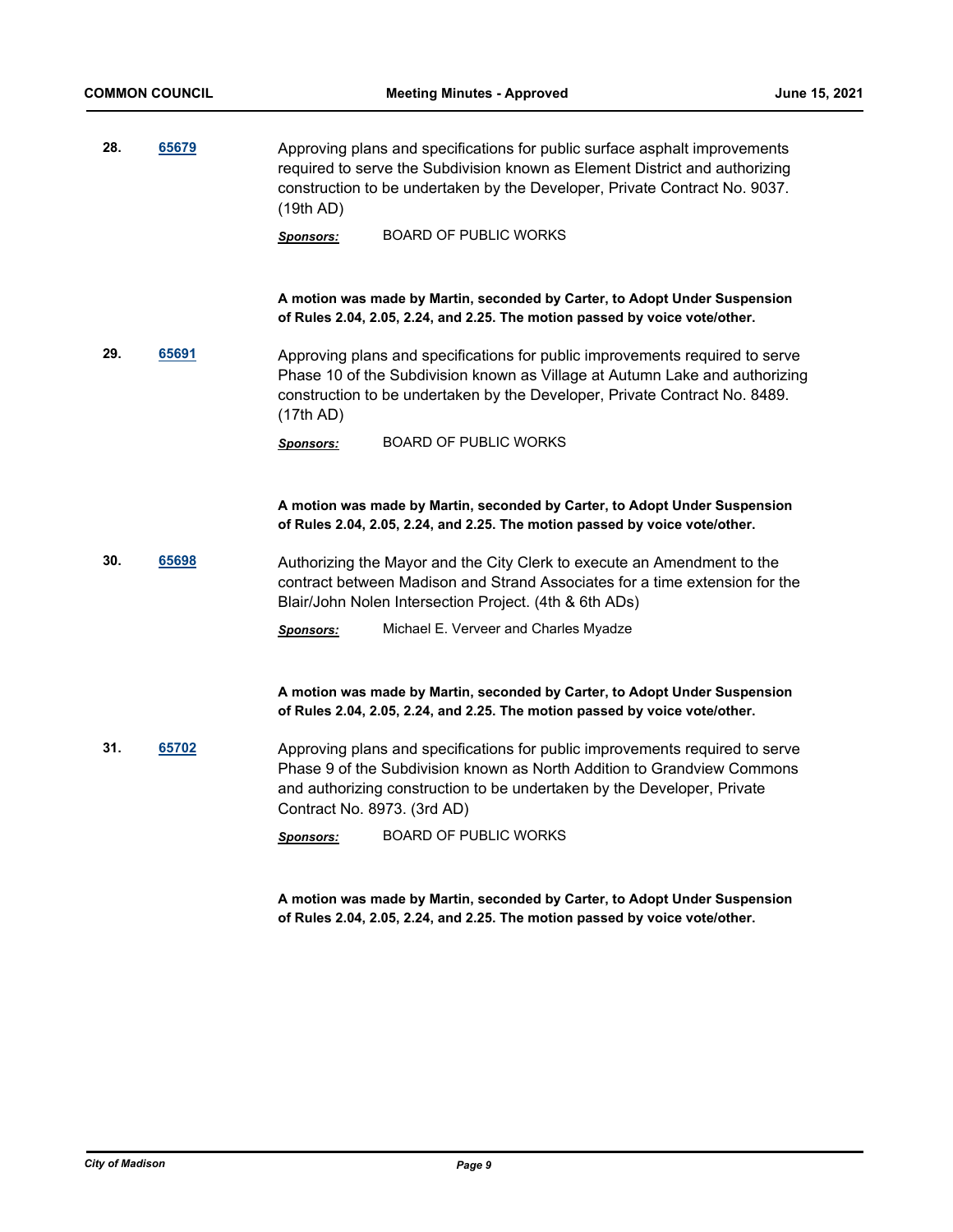| 32. | 65703 | Approving plans and specifications and authorizing the Board of Public Works<br>to advertise and receive bids for Local Road Traffic Calming & Arterial<br>Pedestrian Enhancements-2021 (Group 2). (Citywide) |  |
|-----|-------|---------------------------------------------------------------------------------------------------------------------------------------------------------------------------------------------------------------|--|
|     |       | BOARD OF PUBLIC WORKS and Charles Myadze<br><b>Sponsors:</b>                                                                                                                                                  |  |
|     |       | A motion was made by Martin, seconded by Carter, to Adopt Under Suspension<br>of Rules 2.04, 2.05, 2.24, and 2.25. The motion passed by voice vote/other.                                                     |  |
|     |       | There were 4 registrants in support and 1 registrant in opposition.                                                                                                                                           |  |
| 33. | 65712 | Declaring the City of Madison's intention to exercise its police powers<br>establishing the South Blair Street Assessment District - 2022. (6th AD)                                                           |  |
|     |       | <b>Brian Benford</b><br><b>Sponsors:</b>                                                                                                                                                                      |  |
|     |       | A motion was made by Martin, seconded by Carter, to Adopt Under Suspension                                                                                                                                    |  |

**34. [65718](http://madison.legistar.com/gateway.aspx?m=l&id=/matter.aspx?key=76922)** Approving plans and specifications and authorizing the Board of Public Works to advertise and receive bids for Aberg Avenue & NB Packers Avenue Ramp traffic signal. (12th AD)

*Sponsors:* Syed Abbas and Charles Myadze

**A motion was made by Martin, seconded by Carter, to Adopt Under Suspension of Rules 2.04, 2.05, 2.24, and 2.25. The motion passed by voice vote/other.**

**of Rules 2.04, 2.05, 2.24, and 2.25. The motion passed by voice vote/other.**

### **REPORT OF CITY ATTORNEY**

- **35. [65883](http://madison.legistar.com/gateway.aspx?m=l&id=/matter.aspx?key=77074)** Authorizing the Mayor and City Attorney, on behalf of the City, to enter into a contingent fee agreement with the law firm of Phipps, Ortiz, Talafuse, PLLC, to commence a civil suit against opioid pharmaceutical manufacturers, distributors and pharmacies due to the opioid crisis
	- *Sponsors:* Satya V. Rhodes-Conway, Syed Abbas and Charles Myadze

**A motion was made by Martin, seconded by Carter, to Adopt Under Suspension of Rules 2.04, 2.05, 2.24, and 2.25. The motion passed by voice vote/other.**

### **REPORT OF CITY CLERK**

**36. [63396](http://madison.legistar.com/gateway.aspx?m=l&id=/matter.aspx?key=73898)** Report of Operator License Applications June 15, 2021. See attached report for list of operators.

> **A motion was made by Martin, seconded by Carter, to Grant. The motion passed by voice vote/other.**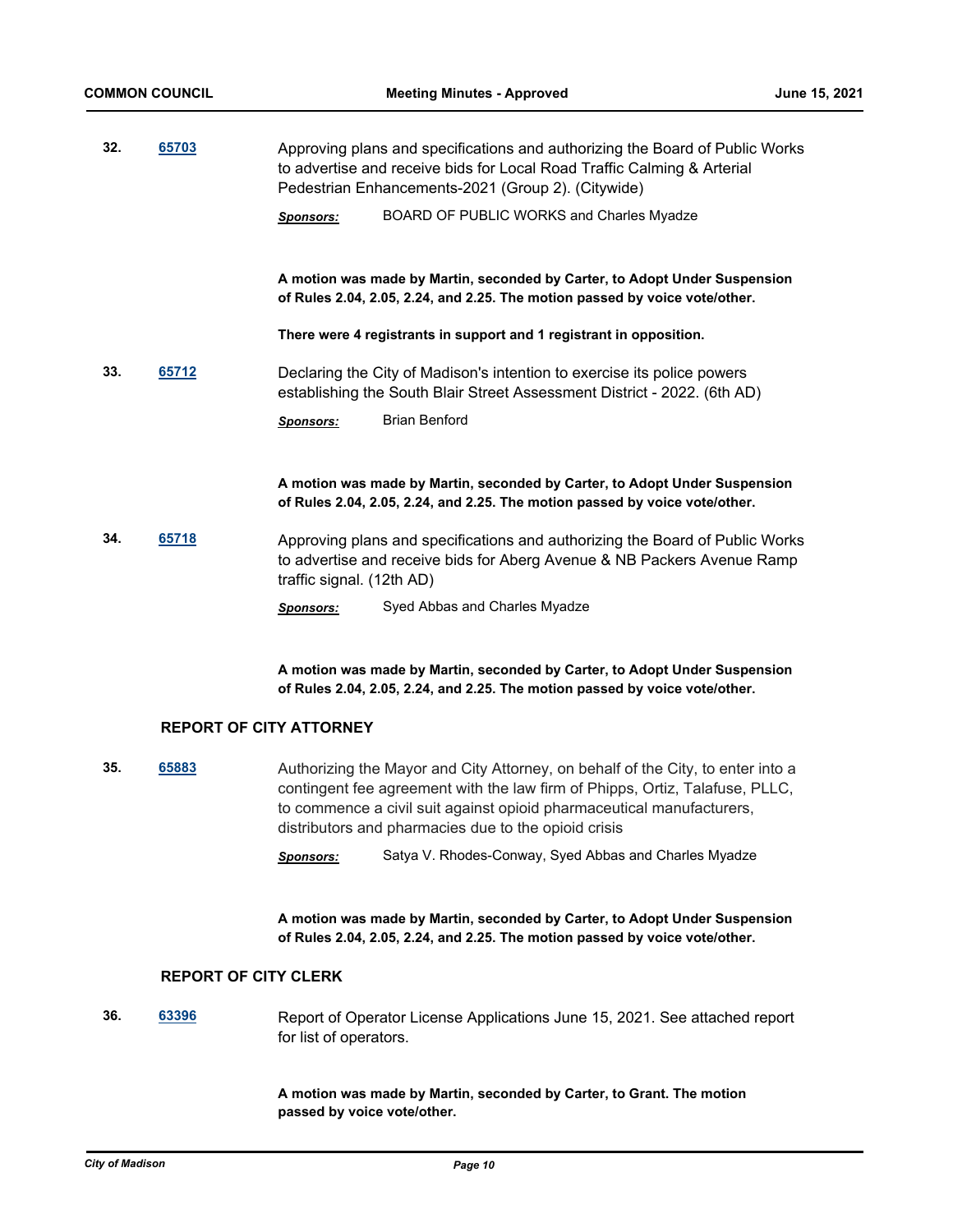| 37. | 65720 | Solid Waste Hauler, Scrap/Recycling Business, Motor Vehicle Salvage<br>Elite Junk Removal LLC<br>dba: Junk King<br>6001 Femrite Dr<br>Aldermanic District: 15 (Foster)<br>Police Sector: 624                           |  |  |
|-----|-------|------------------------------------------------------------------------------------------------------------------------------------------------------------------------------------------------------------------------|--|--|
|     |       | A motion was made by Martin, seconded by Carter, to Grant. The motion<br>passed by voice vote/other.                                                                                                                   |  |  |
| 38. | 65839 | To grant the attached 2021-2022 Combined Scrap and Recycling Motor<br>Vehicle Salvage and Solid Waste Hauler Business, Scrap and Recycling<br>Collector, and Motor Vehicle Storage Business renewals.                  |  |  |
|     |       | A motion was made by Martin, seconded by Carter, to Grant. The motion<br>passed by voice vote/other.                                                                                                                   |  |  |
| 39. | 65840 | To grant the attached 2021-2022 Theater License Renewals.                                                                                                                                                              |  |  |
|     |       | A motion was made by Martin, seconded by Carter, to Grant. The motion<br>passed by voice vote/other.                                                                                                                   |  |  |
| 40. | 65841 | To grant the attached 2021-2022 Secondhand Article Dealer, Secondhand<br>Jewelry Dealer, Secondhand Textbook Dealer, Precious Metal Dealer and/or<br>Pawnbroker License Renewals.                                      |  |  |
|     |       | A motion was made by Carter, seconded by Martin, to Grant. The motion<br>passed by voice vote/other.                                                                                                                   |  |  |
|     |       | <b>REPORT OF COMMON COUNCIL EXECUTIVE COMMITTEE</b>                                                                                                                                                                    |  |  |
| 41. | 65569 | Recommending that the Common Council Approve the Revised Independent<br>Police Monitor Description.                                                                                                                    |  |  |
|     |       | Syed Abbas<br><u>Sponsors:</u>                                                                                                                                                                                         |  |  |
|     |       | A motion was made by Carter, seconded by Wehelie, to Adopt the Following<br>Amendment(s). The motion failed by the following vote:                                                                                     |  |  |
|     |       | Ayes: 7 - Barbara Harrington-McKinney; Michael E. Verveer; Nasra Wehelie; Juliana<br>R. Bennett; Sheri Carter; Gary Halverson and Charles Myadze                                                                       |  |  |
|     |       | Noes: 12 - Patrick W. Heck; Lindsay Lemmer; Regina M. Vidaver; Brian Benford; Nikki<br>Conklin; Yannette Figueroa Cole; Arvina Martin; Tag Evers; Grant Foster;<br>Jael Currie; Keith Furman and Christian A. Albouras |  |  |
|     |       | <b>Excused: 1 - Syed Abbas</b>                                                                                                                                                                                         |  |  |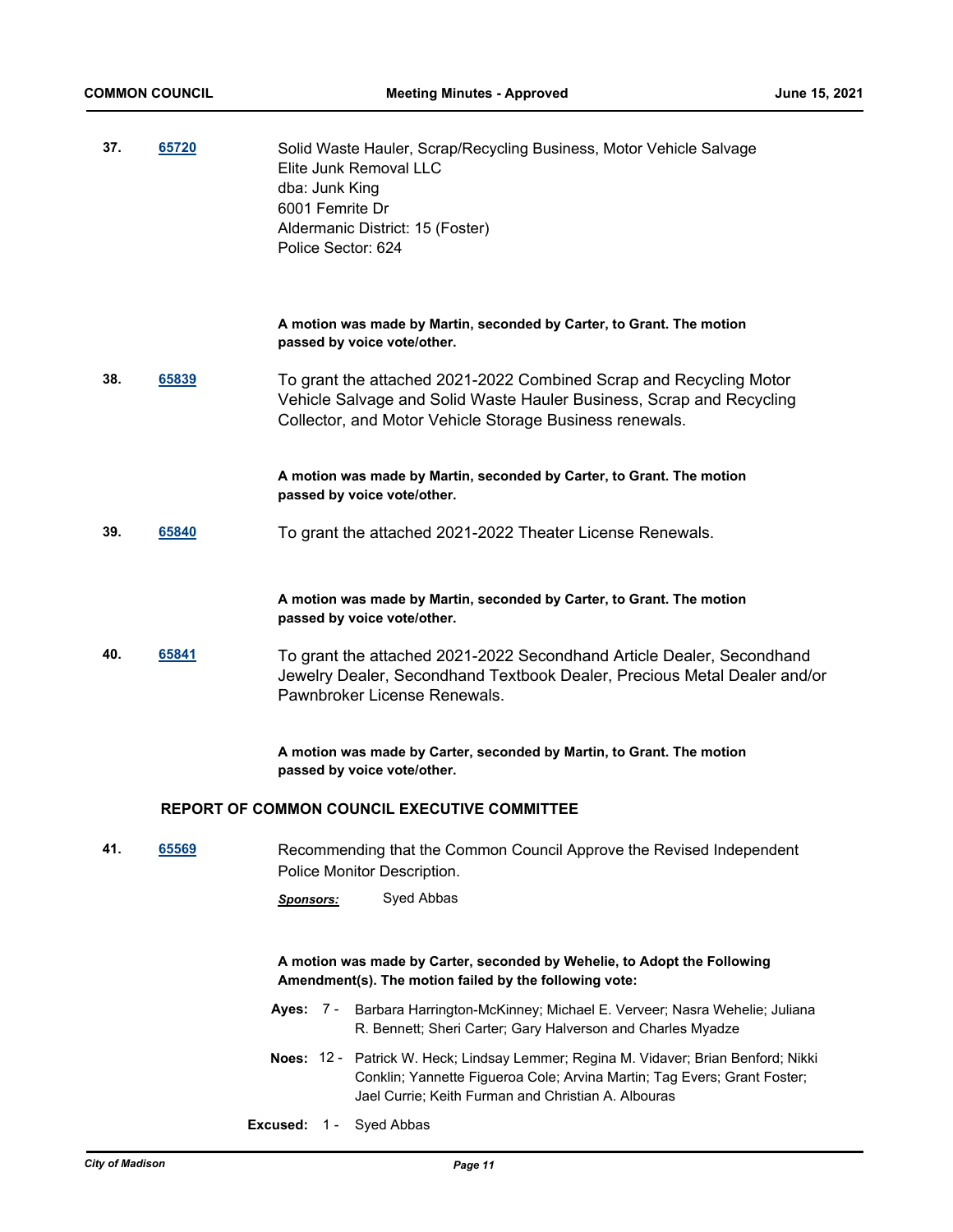**Non Voting:** 1 - Satya V. Rhodes-Conway

**A motion was made by Martin, seconded by Carter, to Adopt. The motion passed by voice vote/other.**

**There were 2 registrants in support and 1 registrant in opposition.**

### **REPORT OF DEPARTMENT OF PLANNING AND COMMUNITY AND ECONOMIC DEVELOPMENT**

**42. [65143](http://madison.legistar.com/gateway.aspx?m=l&id=/matter.aspx?key=76398)** Approving a Certified Survey Map to re-divide property owned by Marsh Road, LLC located at 3901-3909 Kipp Street; 16th Ald. Dist.

*Sponsors:* Planning Division

**A motion was made by Martin, seconded by Carter, to Adopt Under Suspension of Rules 2.04, 2.05, 2.24, and 2.25. The motion passed by voice vote/other.**

### **REPORT OF FINANCE COMMITTEE**

**43. [65448](http://madison.legistar.com/gateway.aspx?m=l&id=/matter.aspx?key=76669)** SUBSTITUTE: Amending the 2021 Stormwater Utility Capital Budget to allow for the acceptance of a \$250,000 grant from the Wisconsin Department of Natural Resources (WDNR). (19th AD)

*Sponsors:* Keith Furman

**A motion was made by Martin, seconded by Carter, to Adopt - 15 Votes Required. The motion passed by voice vote/other.**

**44. [65626](http://madison.legistar.com/gateway.aspx?m=l&id=/matter.aspx?key=76830)** Amending the 2021 Adopted Operating Budget to transfer \$35,000 in salaries and benefits and position #619 from the Planning Division to the Building Inspection Division.

*Sponsors:* Satya V. Rhodes-Conway

**A motion was made by Martin, seconded by Carter, to Adopt - 15 Votes Required. The motion passed by voice vote/other.**

**45. [65639](http://madison.legistar.com/gateway.aspx?m=l&id=/matter.aspx?key=76843)** Authorizing the City and Sewer Utility to retain special outside counsel on a non-competitive basis to represent their respective interests in issuing debt.

*Sponsors:* Satya V. Rhodes-Conway

**A motion was made by Martin, seconded by Carter, to Adopt. The motion passed by voice vote/other.**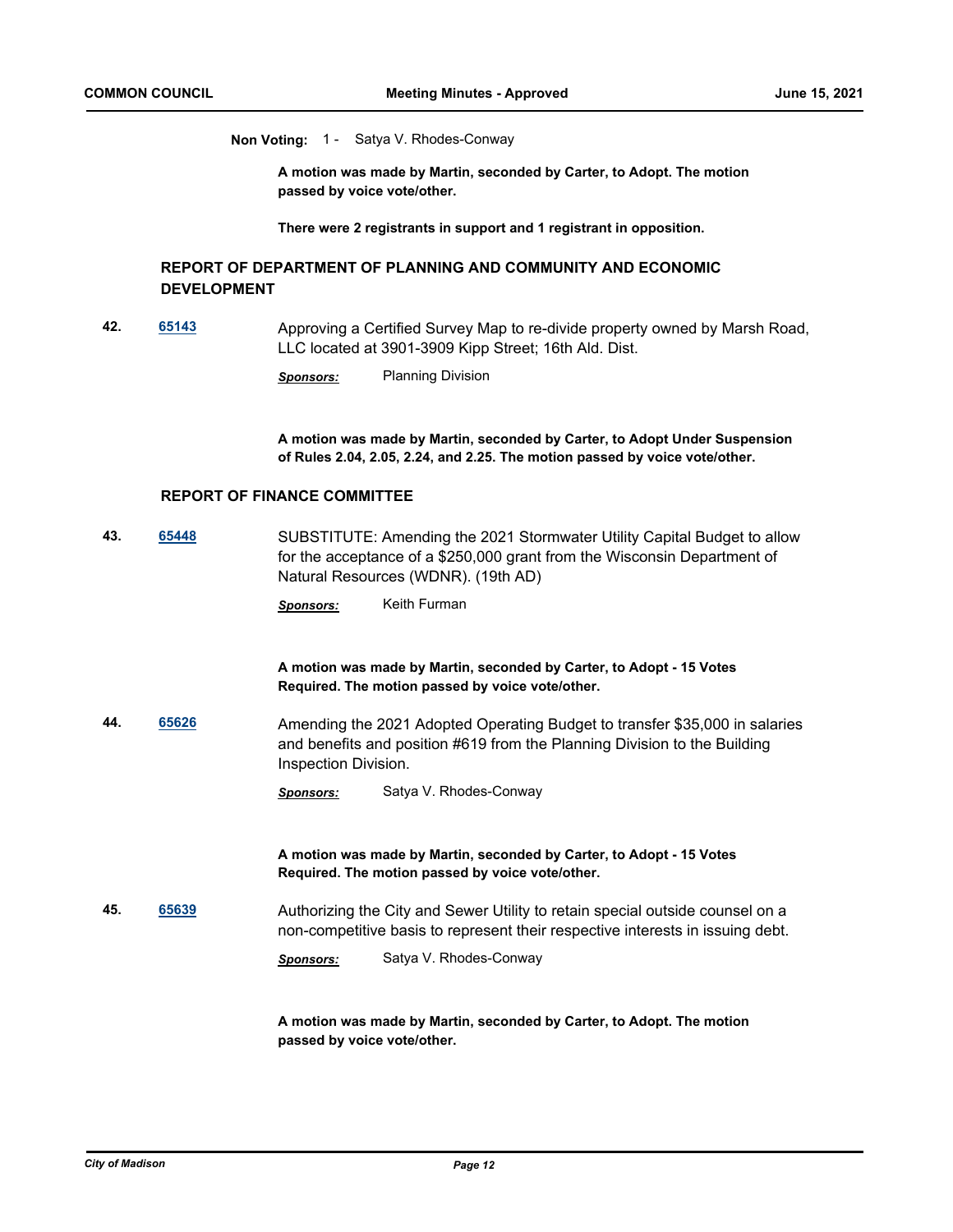| 46. | 65641 | Authorizing the City's execution of a one-year lease agreement between the<br>City of Madison and Chanell Ardor Schools of Beauty and Culture LLC, for a<br>portion of a building on the City's property located at 1810 South Park Street.<br>(14th AD) |                                                                                                                                                                                                                                                                                                                                                        |
|-----|-------|----------------------------------------------------------------------------------------------------------------------------------------------------------------------------------------------------------------------------------------------------------|--------------------------------------------------------------------------------------------------------------------------------------------------------------------------------------------------------------------------------------------------------------------------------------------------------------------------------------------------------|
|     |       | Sponsors:                                                                                                                                                                                                                                                | Sheri Carter                                                                                                                                                                                                                                                                                                                                           |
|     |       | passed by voice vote/other.                                                                                                                                                                                                                              | A motion was made by Martin, seconded by Carter, to Adopt. The motion                                                                                                                                                                                                                                                                                  |
| 47. | 65643 |                                                                                                                                                                                                                                                          | Authorizing the City's execution of a one-year lease agreement between the<br>City of Madison and Beauty Masters ALT LLC, for a portion of a building on<br>the City's property located at 1810 South Park Street. (14th AD)                                                                                                                           |
|     |       | <b>Sponsors:</b>                                                                                                                                                                                                                                         | Sheri Carter and Charles Myadze                                                                                                                                                                                                                                                                                                                        |
|     |       | passed by voice vote/other.                                                                                                                                                                                                                              | A motion was made by Martin, seconded by Carter, to Adopt. The motion                                                                                                                                                                                                                                                                                  |
| 48. | 65644 | Street. (14th AD)                                                                                                                                                                                                                                        | Authorizing the execution of a one-year lease agreement between the City of<br>Madison and All Metals Recycling, LLC, and All Metals Real Estate, LLC, for a<br>portion the parking lot on the City's property located at 1810 South Park                                                                                                              |
|     |       | <u>Sponsors:</u>                                                                                                                                                                                                                                         | Sheri Carter and Charles Myadze                                                                                                                                                                                                                                                                                                                        |
|     |       | passed by voice vote/other.                                                                                                                                                                                                                              | A motion was made by Martin, seconded by Carter, to Adopt. The motion                                                                                                                                                                                                                                                                                  |
| 49. | 65701 |                                                                                                                                                                                                                                                          | Authorizing an amendment to loan term awarded in RES-21-00153 that<br>committed about \$1.2 million from the Affordable Housing Fund to support<br>owner-occupied development to Madison Area Community Land Trust,<br>Common Wealth Development and Wisconsin Partnership for Housing<br>Development to ensure longer term affordability of property. |
|     |       | <b>Sponsors:</b>                                                                                                                                                                                                                                         | Christian A. Albouras, Nikki Conklin, Barbara Harrington-McKinney,<br>Regina M. Vidaver, Syed Abbas, Satya V. Rhodes-Conway, Charles<br>Myadze and Nasra Wehelie                                                                                                                                                                                       |
|     |       |                                                                                                                                                                                                                                                          | A motion was made by Martin, seconded by Carter, to Adopt. The motion                                                                                                                                                                                                                                                                                  |

**passed by voice vote/other.**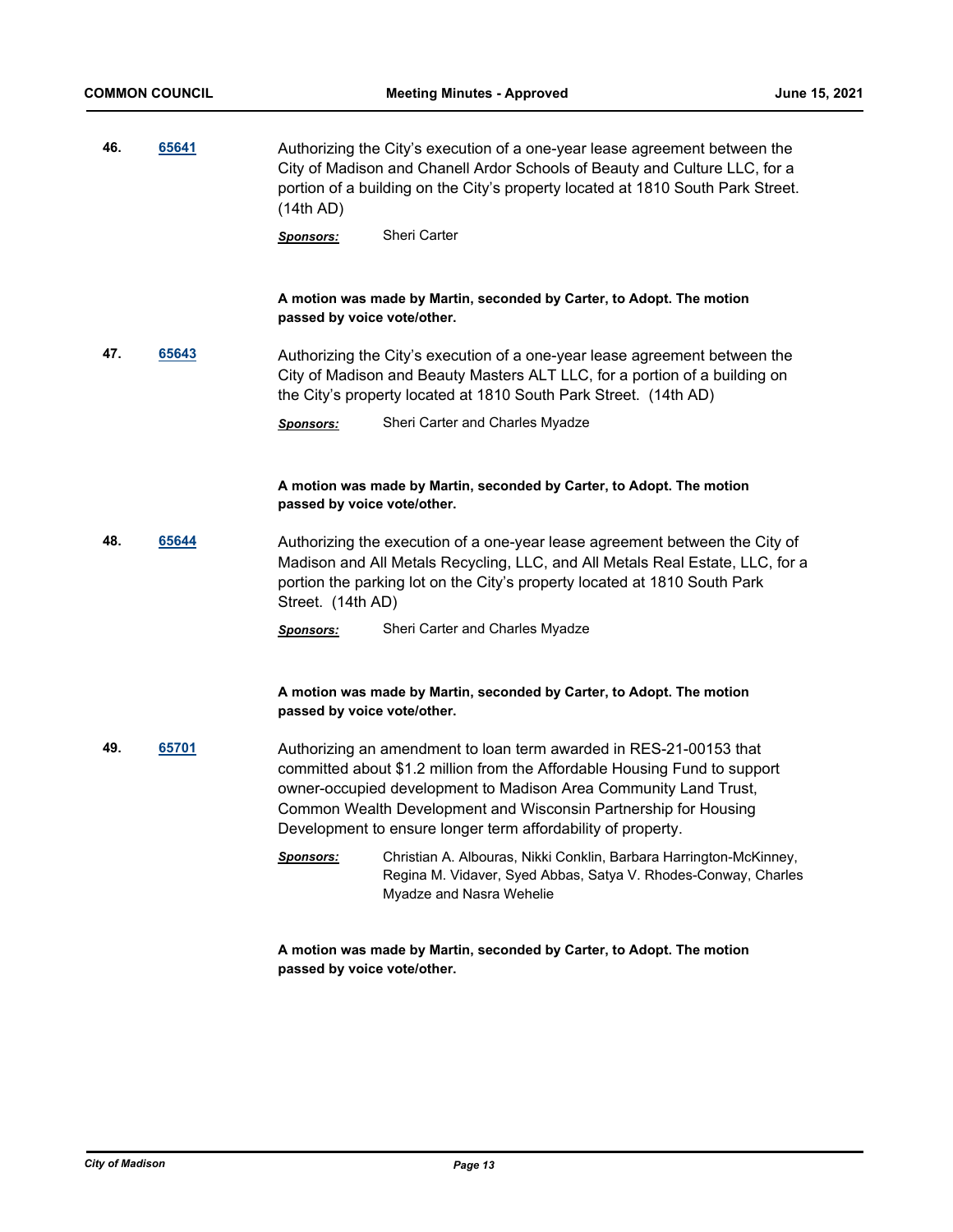**50. [65612](http://madison.legistar.com/gateway.aspx?m=l&id=/matter.aspx?key=76816)** Approving a contract with the State of Wisconsin, Department of Military Affairs for the Fire Department to provide regional hazardous materials response system services.

*Sponsors:* Patrick W. Heck and Charles Myadze

### **A motion was made by Martin, seconded by Carter, to Adopt. The motion passed by voice vote/other.**

- **51. [65631](http://madison.legistar.com/gateway.aspx?m=l&id=/matter.aspx?key=76835)** Authorizing a non-competitive contract with Madison Area Technical College to provide Paramedic Training for the Madison Fire Department for the Academic Year 2021-2022 not to exceed the amount of \$78,450.00.
	- *Sponsors:* Patrick W. Heck, Charles Myadze, Syed Abbas and Nasra Wehelie

**A motion was made by Martin, seconded by Carter, to Adopt. The motion passed by voice vote/other.**

### **REPORT OF PLAN COMMISSION**

- **52. [64918](http://madison.legistar.com/gateway.aspx?m=l&id=/matter.aspx?key=75188)** Approving the preliminary plat and final plat of *Fox Knoll* on land addressed as 621 Pioneer Road; 9th Ald. Dist.
	- *Sponsors:* Planning Division

**A motion was made by Martin, seconded by Carter, to Adopt Under Suspension of Rules 2.04, 2.05, 2.24, and 2.25. The motion passed by voice vote/other.**

**There were 2 registrants in support.**

# **REPORT OF PUBLIC SAFETY REVIEW COMMITTEE**

- **53. [65618](http://madison.legistar.com/gateway.aspx?m=l&id=/matter.aspx?key=76822)** Amending the Fire Department and Public Health Madison Dane County 2021 Operating Budgets to add 1.0 FTE Public Health Specialist in Public Health funded by the Madison Fire Department to Support the Community Alternative Response Emergency Services (CARES) Team.
	- *Sponsors:* Satya V. Rhodes-Conway, Arvina Martin, Keith Furman, Patrick W. Heck, Yannette Figueroa Cole, Lindsay Lemmer, Michael E. Verveer, Regina M. Vidaver, Syed Abbas, Tag Evers, Brian Benford, Jael Currie, Charles Myadze, Nasra Wehelie, Sheri Carter, Christian A. Albouras, Juliana R. Bennett, Nikki Conklin, Grant Foster, Gary Halverson and Barbara Harrington-McKinney

**A motion was made by Martin, seconded by Carter, to Adopt - 15 Votes Required. The motion passed by voice vote/other.**

**There was 1 registrant in support.**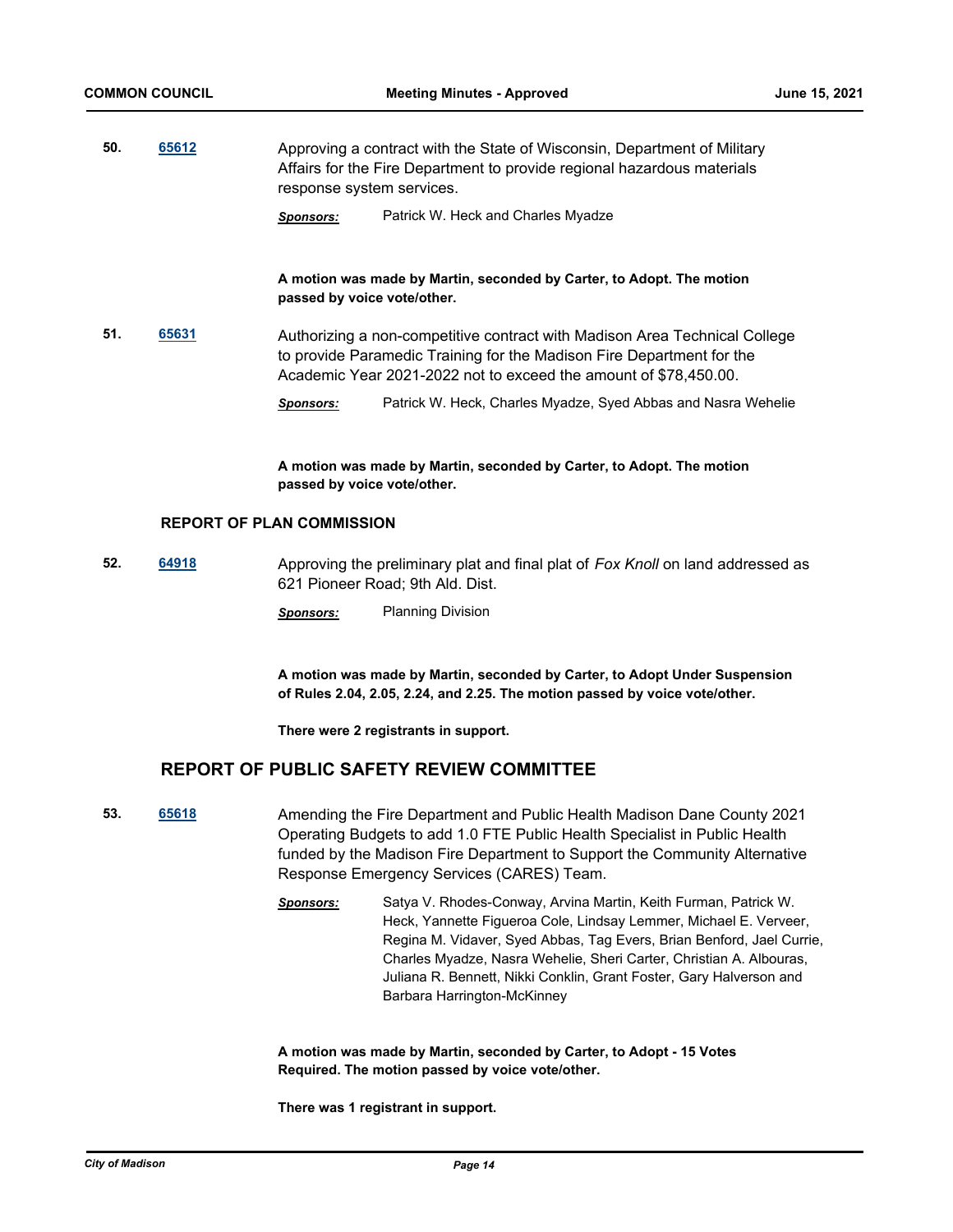## **REPORT OF RISK MANAGER**

| 54. | 64622                                      | Progressive for S. Henrie - vehicle damage - \$18,482.01.                                               |  |
|-----|--------------------------------------------|---------------------------------------------------------------------------------------------------------|--|
|     |                                            | A motion was made by Martin, seconded by Carter, to Disallow. The motion<br>passed by voice vote/other. |  |
| 55. | 65565                                      | M. Schmitz - vehicle damage - \$500.00                                                                  |  |
|     |                                            | A motion was made by Martin, seconded by Carter, to Disallow. The motion<br>passed by voice vote/other. |  |
| 56. | 65578                                      | C. and N. Ketterhagen - property damage - \$2,300.00                                                    |  |
|     |                                            | A motion was made by Martin, seconded by Carter, to Disallow. The motion<br>passed by voice vote/other. |  |
| 57. | 65756                                      | D. Hesthaven - vehicle damage - \$299.09                                                                |  |
|     |                                            | A motion was made by Martin, seconded by Carter, to Disallow. The motion<br>passed by voice vote/other. |  |
|     | <b>REPORT OF TRANSPORTATION COMMISSION</b> |                                                                                                         |  |

- **58. [65613](http://madison.legistar.com/gateway.aspx?m=l&id=/matter.aspx?key=76817)** Approval of Taxicab Operator's License Renewals
	- *Sponsors:* Barbara Harrington-McKinney, Charles Myadze and Nasra Wehelie

**A motion was made by Martin, seconded by Carter, to Adopt. The motion passed by voice vote/other.**

# **ITEMS REFERRED TO THIS MEETING**

**59. [65651](http://madison.legistar.com/gateway.aspx?m=l&id=/matter.aspx?key=76855)** Amending the effective date of Section 15.01(598) of the Madison General Ordinances entitled "City Boundaries" attaching the Borman-Lounsbury Attachment.

*Sponsors:* Satya V. Rhodes-Conway

**A motion was made by Martin, seconded by Carter, to Adopt. The motion passed by voice vote/other.**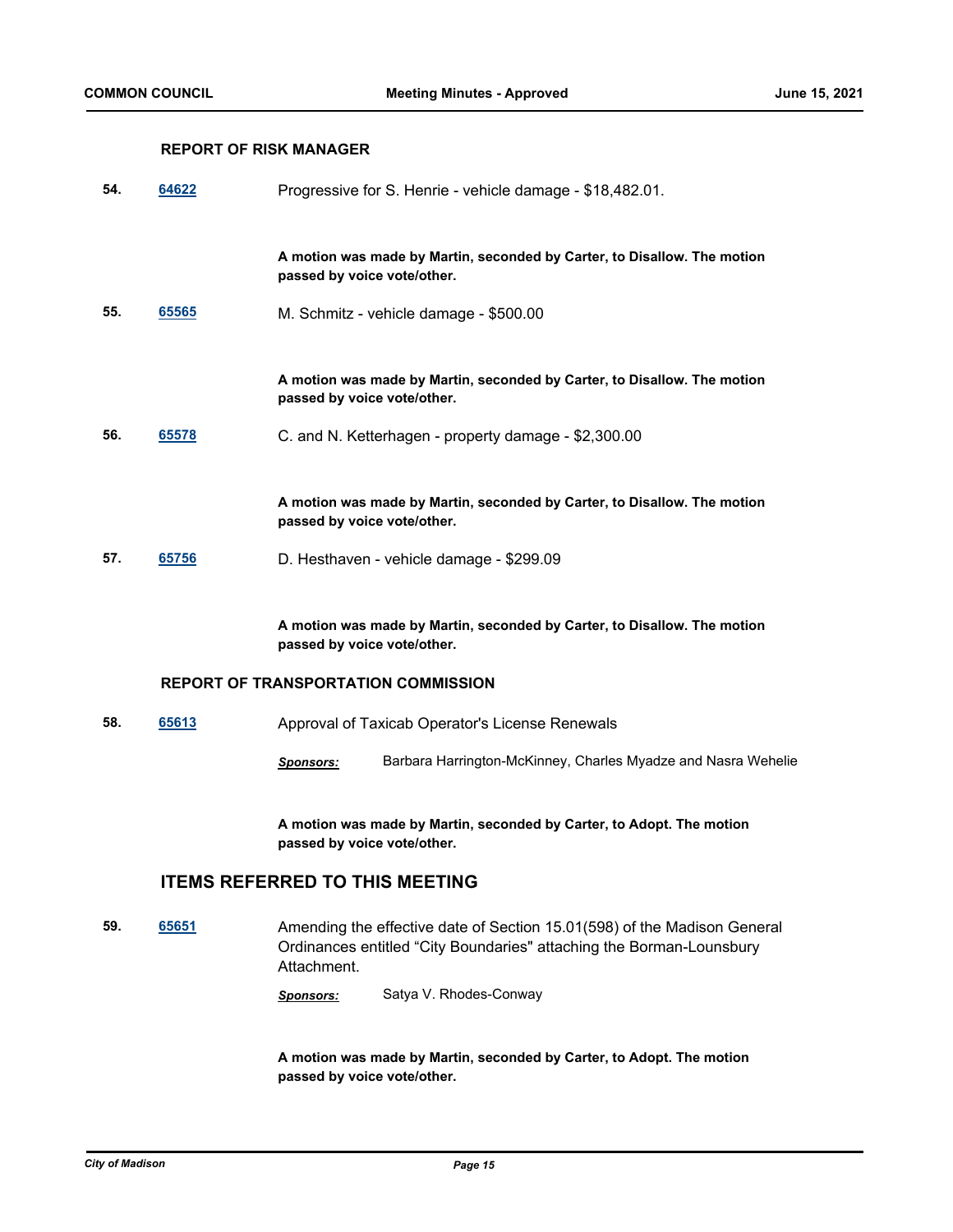# **INTRODUCTION OF NEW BUSINESS FOR REFERRAL WITHOUT DEBATE**

### **ORDINANCES**

| 60. | 65740 | Creating Subdivision 8.24(1)(jj) of the Madison General Ordinances to Ban |
|-----|-------|---------------------------------------------------------------------------|
|     |       | Alcohol at Reindahl Park.                                                 |

*Sponsors:* Gary Halverson

### **This Ordinance was Referred to the BOARD OF PARK COMMISSIONERS**

**61. [65891](http://madison.legistar.com/gateway.aspx?m=l&id=/matter.aspx?key=77080)** Creating Section 28.022 - 00506 of the Madison General Ordinances to change the zoning of property located at 575 Zor Shrine Place, 9th Aldermanic District, from SE (Suburban Employment) District to TR-U2(Traditional Residential-Urban 2) District.

### **This Ordinance was Referred for Public Hearing to the PLAN COMMISSION**

**62. [65918](http://madison.legistar.com/gateway.aspx?m=l&id=/matter.aspx?key=77107)** Amending Section 28.071(2)(a) of the Madison General Ordinances to amend the Downtown Height Map.

*Sponsors:* Patrick W. Heck

### **This Ordinance was Referred to the PLAN COMMISSION**

**63. [65921](http://madison.legistar.com/gateway.aspx?m=l&id=/matter.aspx?key=77110)** Creating Section 15.01(626) of the Madison General Ordinances entitled "City Boundaries" and being part of the chapter entitled "Aldermanic Districts and Wards" attaching to the 3rd Aldermanic District lands adjacent to 754-904 Felland Road, and amending Section 15.02(155) of the Madison General Ordinances to attach the property to Ward 155.

*Sponsors:* Satya V. Rhodes-Conway

Adopt 7/6/2021

### **This Ordinance was Referred to a future Meeting to Adopt to the COMMON COUNCIL**

- **64. [65932](http://madison.legistar.com/gateway.aspx?m=l&id=/matter.aspx?key=77114)** Amending Section 28.084(3) of the Madison General Ordinances to set the rear yard setback in the Traditional Employment (TE) District for corner lots where abutting property is nonresidential.
	- *Sponsors:* Patrick W. Heck and Lindsay Lemmer

### **This Ordinance was Referred to the PLAN COMMISSION**

*Sponsors:* Planning Division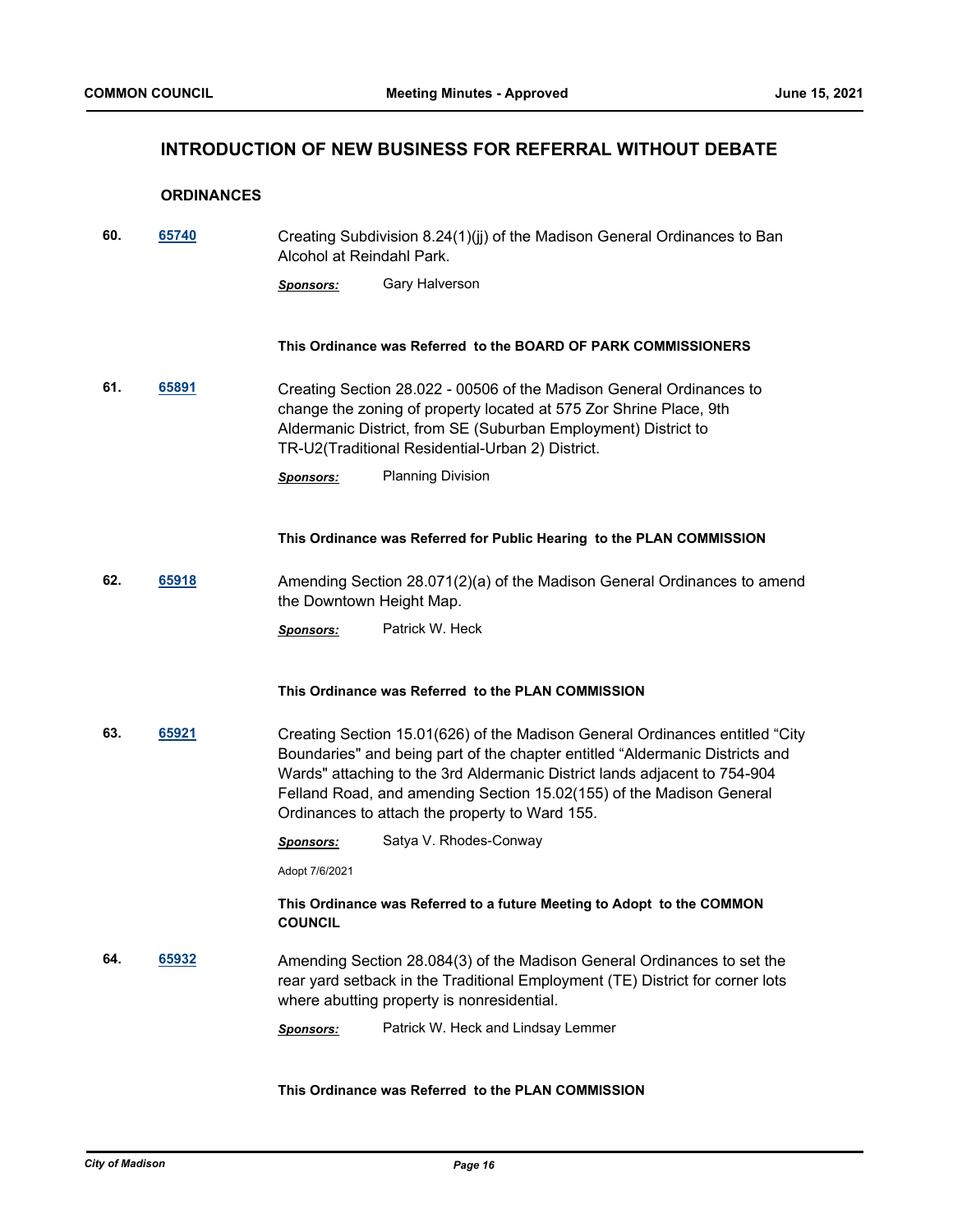## **RESOLUTIONS**

| 65. | 65611 | Approving an agreement with Dane County for Type III Hazardous Materials<br>Team Response Services to be provided by the Fire Department. |                                                                                                                                                                                                                                  |
|-----|-------|-------------------------------------------------------------------------------------------------------------------------------------------|----------------------------------------------------------------------------------------------------------------------------------------------------------------------------------------------------------------------------------|
|     |       | <u>Sponsors:</u>                                                                                                                          | Patrick W. Heck and Charles Myadze                                                                                                                                                                                               |
|     |       |                                                                                                                                           | This Resolution was Referred to the FINANCE COMMITTEE                                                                                                                                                                            |
| 66. | 65838 | location.(14th AD)                                                                                                                        | Authorizing the Madison Fire Department and City Engineering to design an<br>expanded addition and an expanded interior remodel plan at Fire Station 6 to<br>accommodate a double company Fire Department staffing model at this |
|     |       | <u>Sponsors:</u>                                                                                                                          | Sheri Carter and Tag Evers                                                                                                                                                                                                       |
|     |       |                                                                                                                                           | Additional referral to Board of Public Works                                                                                                                                                                                     |
|     |       |                                                                                                                                           | This Resolution was Referred to the FINANCE COMMITTEE                                                                                                                                                                            |
| 67. | 65842 |                                                                                                                                           | Submitting the appointment of Heather E. Stouder for confirmation of a<br>five-year term as the Planning Division Director.                                                                                                      |
|     |       | <b>Sponsors:</b>                                                                                                                          | Satya V. Rhodes-Conway                                                                                                                                                                                                           |
|     |       |                                                                                                                                           | This Resolution was Referred to the FINANCE COMMITTEE                                                                                                                                                                            |
| 68. | 65844 |                                                                                                                                           | Recreate the 0.5 FTE Librarian 2 position, #434, currently vacant, in<br>CG33-02, as a 0.6 FTE position, within the Library budget.                                                                                              |
|     |       | <u>Sponsors:</u>                                                                                                                          | Satya V. Rhodes-Conway                                                                                                                                                                                                           |
|     |       |                                                                                                                                           | This Resolution was Referred to the FINANCE COMMITTEE                                                                                                                                                                            |
| 69. | 65845 | purposes. (14th AD)                                                                                                                       | Authorizing the execution of a Purchase and Sale Agreement between the<br>City of Madison and Parkwood Partners, LLC, for the City's acquisition of the<br>property located at 1901 and 1915 South Park Street for land banking  |
|     |       | <b>Sponsors:</b>                                                                                                                          | <b>Sheri Carter</b>                                                                                                                                                                                                              |
|     |       |                                                                                                                                           |                                                                                                                                                                                                                                  |
|     |       |                                                                                                                                           |                                                                                                                                                                                                                                  |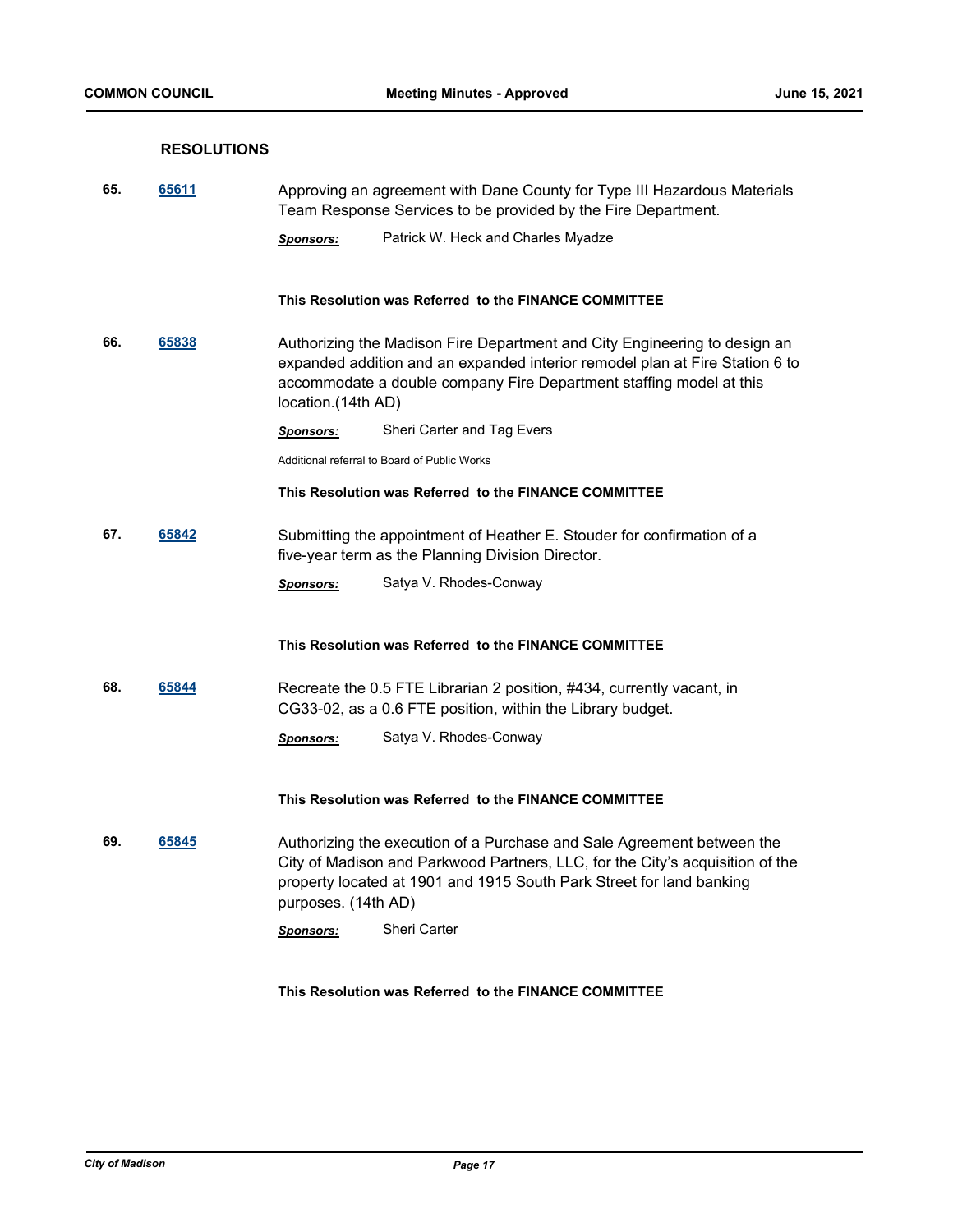| 70. | 65846 | Approving the Amendment to the Project Plan and Boundary for Tax<br>Incremental District (TID) #46 (Research Park), City of Madison. |                                                        |
|-----|-------|--------------------------------------------------------------------------------------------------------------------------------------|--------------------------------------------------------|
|     |       | Sponsors:                                                                                                                            | Satya V. Rhodes-Conway, Keith Furman and Arvina Martin |
|     |       | Additional referral to Plan Commission                                                                                               |                                                        |

#### **This Resolution was Referred to the FINANCE COMMITTEE**

**71. [65854](http://madison.legistar.com/gateway.aspx?m=l&id=/matter.aspx?key=77045)** Authorizing the Transit General Manager to file an application for CRRSA Act Stimulus Section 5307 Grant for public transit capital and operating assistance in response to the COVID-19 pandemic with U.S. Department of Transportation and authorizing the Mayor and the City Clerk to execute the associated grant agreement with USDOT and the associated 13 (c) agreement with Teamsters Local No. 695.

*Sponsors:* Keith Furman, Grant Foster and Barbara Harrington-McKinney

Additional referral to Finance Committee

### **This Resolution was Referred to the TRANSPORTATION COMMISSION**

- **72. [65856](http://madison.legistar.com/gateway.aspx?m=l&id=/matter.aspx?key=77047)** Authorizing the Transit General Manager to file an application for ARP Act Stimulus Section 5307 Grant for public transit operating assistance in response to the COVID-19 pandemic with U.S. Department of Transportation and authorizing the Mayor and the City Clerk to execute the associated grant agreement with USDOT and the associated 13 (c) agreement with Teamsters Local No. 695.
	- *Sponsors:* Keith Furman, Grant Foster, Barbara Harrington-McKinney and Charles Myadze

Additional referral to Finance Committee

### **This Resolution was Referred to the TRANSPORTATION COMMISSION**

**73. [65862](http://madison.legistar.com/gateway.aspx?m=l&id=/matter.aspx?key=77053)** Authorizing a noncompetitive contract with Skyline Technologies, Inc. to transition the City from an End-of-Life SharePoint solution to the SharePoint Online solution.

*Sponsors:* Syed Abbas and Keith Furman

#### **This Resolution was Referred to the FINANCE COMMITTEE**

- **74. [65866](http://madison.legistar.com/gateway.aspx?m=l&id=/matter.aspx?key=77057)** Addition of 1.0 FTE limited term position in the classification of Community Development Specialist 1 in CG 18, Range 6 in the Community Development Division's operating budget.
	- *Sponsors:* Satya V. Rhodes-Conway and Syed Abbas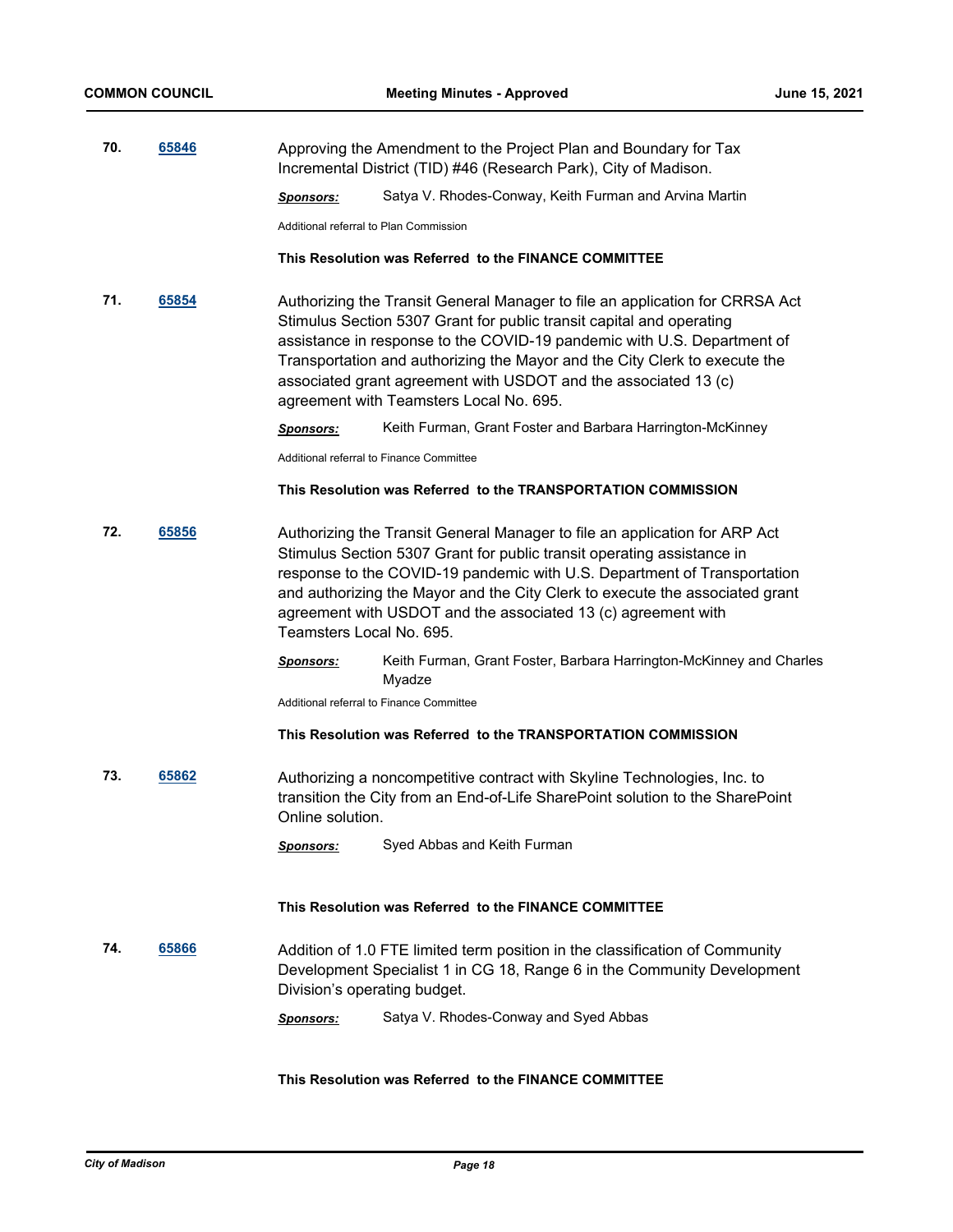**75. [65867](http://madison.legistar.com/gateway.aspx?m=l&id=/matter.aspx?key=77058)** Amending the 2021 Adopted Operating Budget for Metro Transit to accept a \$75,811 in grant funds from the Federal Transit Administration and to pass through funds to subrecipients. Authorizing the Transit General Manager to file an application for CRRSA and ARP Act Stimulus Section 5310 Grants for Enhanced Mobility of Seniors & Individuals with Disabilities operating assistance in response to the COVID-19 pandemic with U.S. Department of Transportation and authorizing the Mayor and the City Clerk to execute the associated grant agreement with USDOT, the associated 13 (c) agreement with Teamsters Local No. 695 and authorizing Metro Transit to pass through funding as approved in the Program of Projects.

*Sponsors:* Grant Foster

Additional referral to Finance Committee

### **This Resolution was Referred to the TRANSPORTATION COMMISSION**

**76. [65873](http://madison.legistar.com/gateway.aspx?m=l&id=/matter.aspx?key=77064)** Approving the Creation of and the Project Plan and Boundary for Tax Incremental District (TID) #48 (Regent St), City of Madison.

*Sponsors:* Satya V. Rhodes-Conway and Tag Evers

Additional referral to Plan Commission

### **This Resolution was Referred to the FINANCE COMMITTEE**

**77. [65874](http://madison.legistar.com/gateway.aspx?m=l&id=/matter.aspx?key=77065)** Approving the Creation of and the Project Plan and Boundary for Tax Incremental District (TID) #49 (Femrite Dr), City of Madison.

*Sponsors:* Satya V. Rhodes-Conway

Additional referral to Plan Commission

### **This Resolution was Referred to the FINANCE COMMITTEE**

- **78. [65895](http://madison.legistar.com/gateway.aspx?m=l&id=/matter.aspx?key=77084)** Amending the 2021 Sustainability Improvements capital project budget to add \$10,000 of grant funding, approving the City of Madison's application to the Healthy Babies Bright Futures (HBBF) grant program to support the research, engagement, and implementation planning steps necessary to incorporate mold and lead abatement into energy efficiency retrofits in affordable housing, and authorizing the Mayor and City Clerk to execute the associated grant agreement with HBBF.
	- *Sponsors:* Satya V. Rhodes-Conway, Syed Abbas, Regina M. Vidaver, Charles Myadze, Barbara Harrington-McKinney and Sheri Carter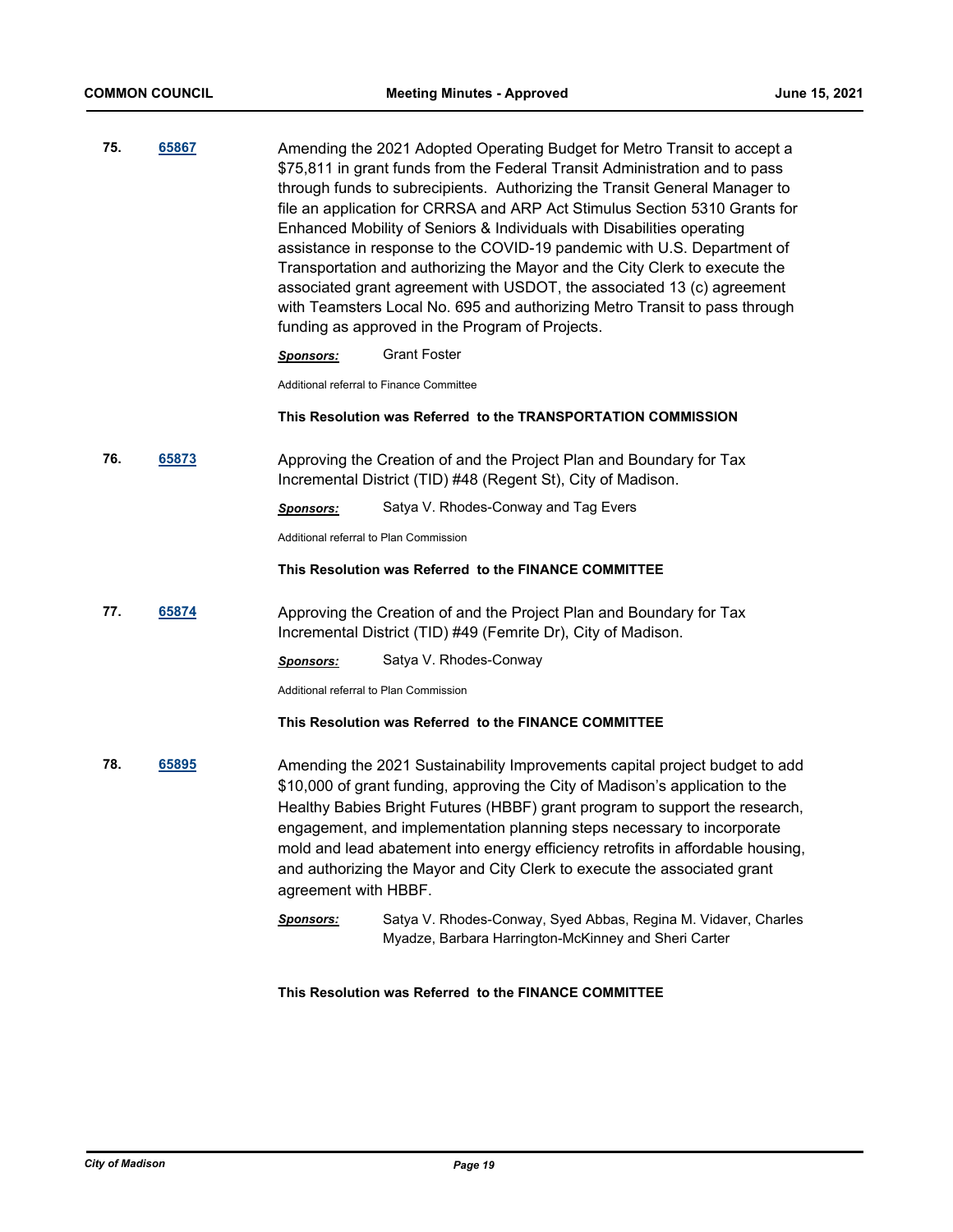| 79. | 65896 | Authorizing the City's Economic Development Division to accept a grant for<br>\$50,000 from NACTO Streets for Pandemic Response and Recovery, A<br>Bloomberg Philanthropies grant opportunity for NACTO members, for the use<br>of the funds; and to amend the Economic Development Division's 2021<br>Capital Budget to accept these funds. |                                                                                                                                                                                                                                                                                                          |  |
|-----|-------|----------------------------------------------------------------------------------------------------------------------------------------------------------------------------------------------------------------------------------------------------------------------------------------------------------------------------------------------|----------------------------------------------------------------------------------------------------------------------------------------------------------------------------------------------------------------------------------------------------------------------------------------------------------|--|
|     |       | <b>Sponsors:</b>                                                                                                                                                                                                                                                                                                                             | Satya V. Rhodes-Conway, Michael E. Verveer, Syed Abbas and<br>Charles Myadze                                                                                                                                                                                                                             |  |
|     |       |                                                                                                                                                                                                                                                                                                                                              | This Resolution was Referred to the FINANCE COMMITTEE                                                                                                                                                                                                                                                    |  |
| 80. | 65917 | <b>Establishing Housing People: Alternative Emergency Sheltering</b>                                                                                                                                                                                                                                                                         |                                                                                                                                                                                                                                                                                                          |  |
|     |       | <b>Sponsors:</b>                                                                                                                                                                                                                                                                                                                             | Gary Halverson                                                                                                                                                                                                                                                                                           |  |
|     |       | Additional referral to Common Council Executive Committee                                                                                                                                                                                                                                                                                    |                                                                                                                                                                                                                                                                                                          |  |
|     |       | A motion was made by Martin, seconded by Carter, to Refer to the<br>CITY-COUNTY HOMELESS ISSUES COMMITTEE. The motion passed by voice<br>vote/other.                                                                                                                                                                                         |                                                                                                                                                                                                                                                                                                          |  |
| 81. | 65920 |                                                                                                                                                                                                                                                                                                                                              | Authorizing the City of Madison to accept an allocation of 2021-2023 Housing<br>Cost Reduction Initiative (HCRI) funds from the State of Wisconsin DOA's<br>Division of Housing in the amount of \$286,666 to provide down payment and<br>closing cost assistance to low and moderate-income homebuyers. |  |
|     |       | <b>Sponsors:</b>                                                                                                                                                                                                                                                                                                                             | Christian A. Albouras, Nikki Conklin, Barbara Harrington-McKinney,<br>Satya V. Rhodes-Conway, Syed Abbas, Regina M. Vidaver and<br>Charles Myadze                                                                                                                                                        |  |
|     |       | This Resolution was Referred to the FINANCE COMMITTEE                                                                                                                                                                                                                                                                                        |                                                                                                                                                                                                                                                                                                          |  |
| 82. | 65925 | Amending the East Washington Avenue Capitol Gateway Corridor Plan to<br>revise the land use recommendation for the block bounded by E Washington<br>Avenue, S Livingston Street, E Main Street, and S Paterson Street from<br>"Employment" to "Employment/Residential."                                                                      |                                                                                                                                                                                                                                                                                                          |  |
|     |       | <b>Sponsors:</b>                                                                                                                                                                                                                                                                                                                             | <b>Brian Benford</b>                                                                                                                                                                                                                                                                                     |  |
|     |       |                                                                                                                                                                                                                                                                                                                                              |                                                                                                                                                                                                                                                                                                          |  |
|     |       | This Resolution was Referred to the PLAN COMMISSION                                                                                                                                                                                                                                                                                          |                                                                                                                                                                                                                                                                                                          |  |
| 83. | 65933 | Providing a One-Time Emergency Stimulus Payment to General Municipal<br><b>Employees</b>                                                                                                                                                                                                                                                     |                                                                                                                                                                                                                                                                                                          |  |
|     |       | Sponsors:                                                                                                                                                                                                                                                                                                                                    | Sheri Carter, Arvina Martin, Tag Evers, Charles Myadze, Christian A.<br>Albouras and Barbara Harrington-McKinney                                                                                                                                                                                         |  |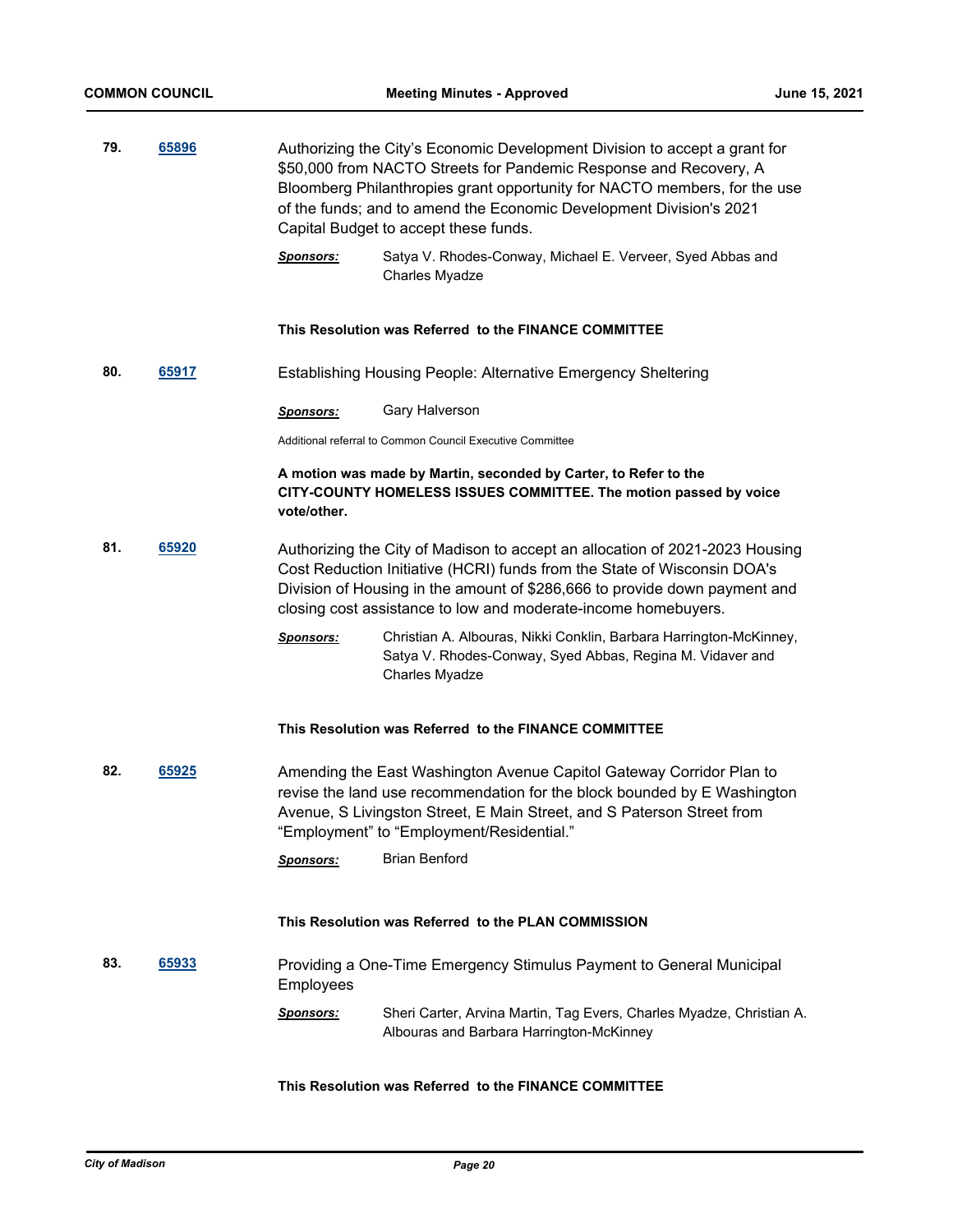**84. [65935](http://madison.legistar.com/gateway.aspx?m=l&id=/matter.aspx?key=77117)** BY TITLE ONLY Accepting and Allocating American Rescue Plan Act of 2021 (ARPA) aid for the City of Madison and Amending the 2021 Operating and Capital Budgets for the Acceptance of these Funds

*Sponsors:* Satya V. Rhodes-Conway

### **This Resolution was Referred to the FINANCE COMMITTEE**

**85. [65936](http://madison.legistar.com/gateway.aspx?m=l&id=/matter.aspx?key=77118)** Authorizing amendments to the land contracts entered into between the City of Madison and Hartmeyer LLC and Madison Ice MIA LLC for the purchase of the Hartmeyer and Madison Ice Arenas to modify the repayment schedules

*Sponsors:* Syed Abbas and Keith Furman

Additional referral to Finance Committee

### **This Resolution was Referred to the BOARD OF PARK COMMISSIONERS**

# **PRESENTATION OF CLAIMS AGAINST THE CITY OF MADISON**

### **CLAIMS - REFER TO RISK MANAGER**

**86. [65748](http://madison.legistar.com/gateway.aspx?m=l&id=/matter.aspx?key=76952)** A. Olmanson and E. Olmanson - property damage - \$2,090.00. **This Claim was Referred to the Risk Manager 87. [65753](http://madison.legistar.com/gateway.aspx?m=l&id=/matter.aspx?key=76955)** J. Daniel - property damage - \$609.17. **This Claim was Referred to the Risk Manager 88. [65879](http://madison.legistar.com/gateway.aspx?m=l&id=/matter.aspx?key=77070)** State Farm Insurance for R. Spolar - vehicle damage - \$5,055.55. **This Claim was Referred to the Risk Manager 89. [65884](http://madison.legistar.com/gateway.aspx?m=l&id=/matter.aspx?key=77075)** E. Wells, Integrity Insurance for H. Jallow - vehicle damage - \$5,884.56. **This Claim was Referred to the Risk Manager 90. [65889](http://madison.legistar.com/gateway.aspx?m=l&id=/matter.aspx?key=77077)** R. Ragatz, DeWitt Law Firm for M. and R. McGinn - property damage - \$70,627. **This Claim was Referred to the Risk Manager**